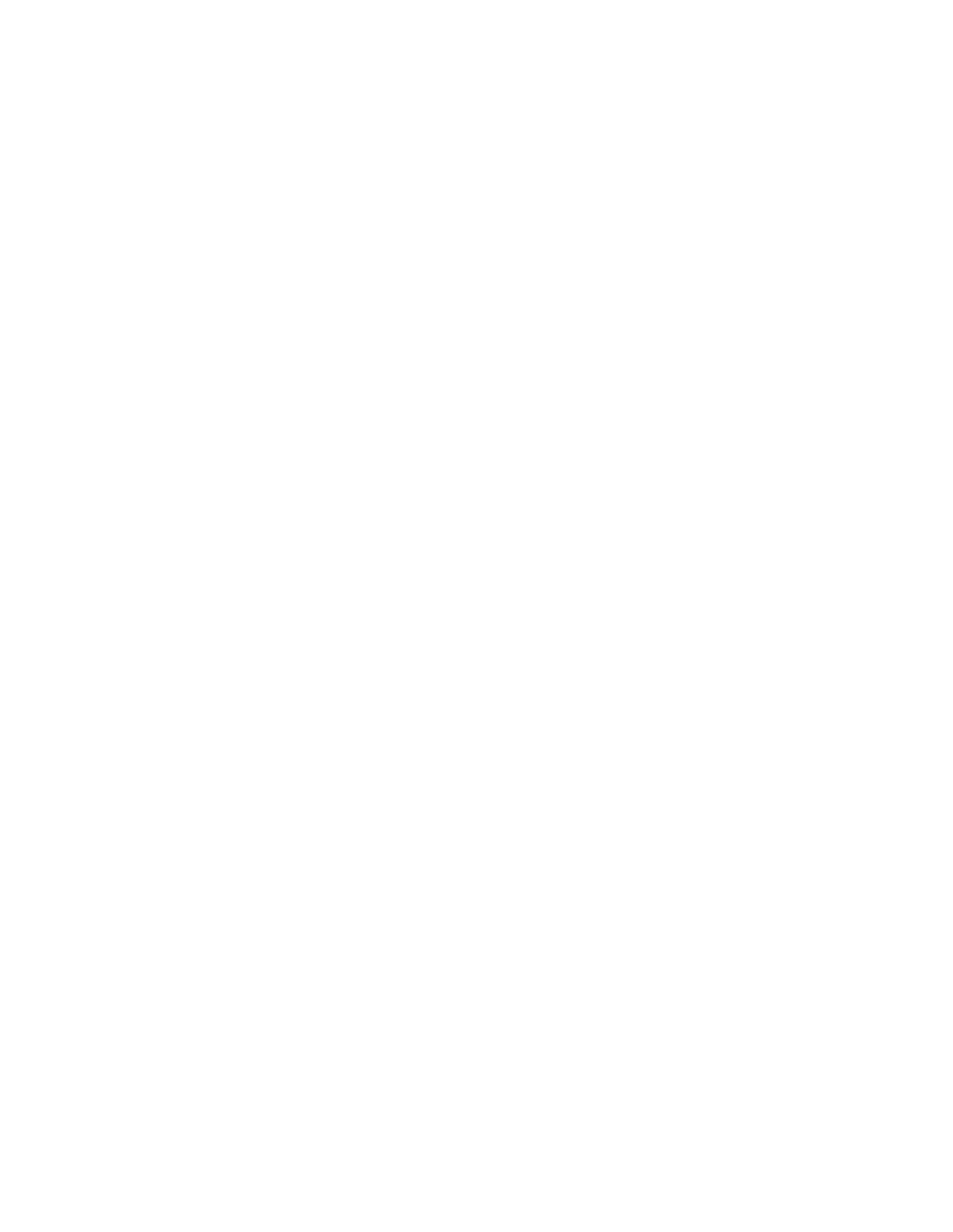

**San Diego Association of Governments CROSS-BORDER EXPRESS AIRPORT MODEL DEVELOPMENT**

# **CONTENTS**

| 3.2 ESTIMATED/ASSERTED MODEL PARAMETERS 14 |  |
|--------------------------------------------|--|
|                                            |  |

#### **LIST OF FIGURES**

| FIGURE 1: DEPARTING CBX USERS, BY ARRIVAL TIME PERIOD AT CBX 5       |  |
|----------------------------------------------------------------------|--|
| FIGURE 2: ARRIVING CBX USERS, BY DEPARTURE TIME FROM CBX 5           |  |
| FIGURE 3: TRIP LENGTH FREQUENCY DISTRIBUTION OF INTERNAL TRIP        |  |
|                                                                      |  |
|                                                                      |  |
|                                                                      |  |
|                                                                      |  |
| <b>FIGURE 7: TRIP LENGTH FREQUENCY DISTRIBUTION OF INTERNAL TRIP</b> |  |
|                                                                      |  |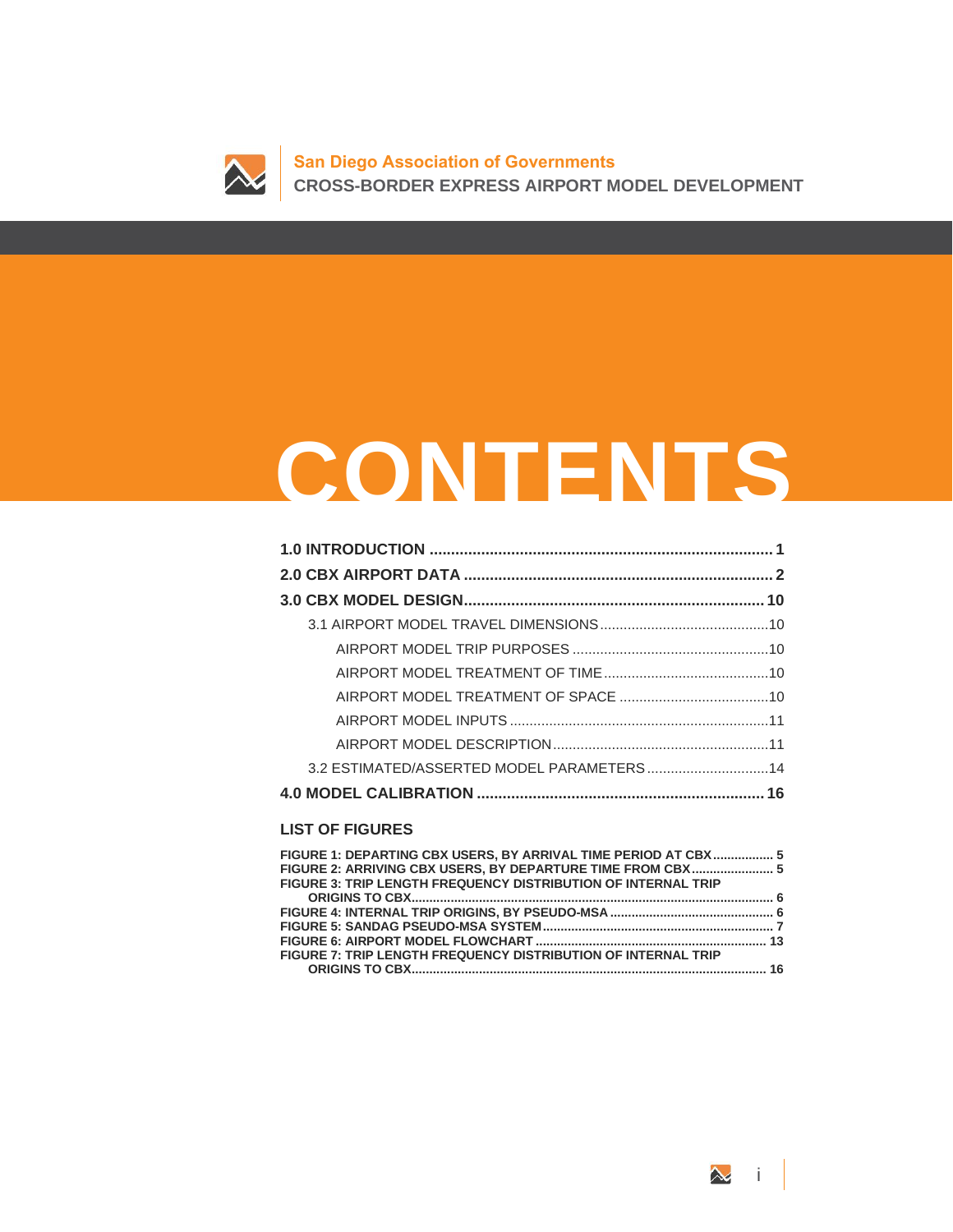## **LIST OF TABLES**

| TABLE 1: CBX AIRPORT SURVEY RESPONDENTS, BY ORIGIN AND CBX   |  |
|--------------------------------------------------------------|--|
| USE<br>                                                      |  |
|                                                              |  |
|                                                              |  |
|                                                              |  |
|                                                              |  |
|                                                              |  |
|                                                              |  |
| TABLE 8:SHARE OF CBX USERS, BY ACCESS MODE AND PURPOSE 8     |  |
| TABLE 9: TRANSIT TRIPS TO CBX, BY TRANSIT ACCESS MODE 8      |  |
| TABLE 10: TRANSIT TRIPS TO CBX, BY TRANSIT EGRESS MODE  8    |  |
| TABLE 11: CBX USERS. BY WHETHER THEY USED SR-125 TO ACCESS   |  |
| CBX                                                          |  |
| TABLE 12: AIRPORT DESTINATION CHOICE MODEL COEFFICIENTS  14  |  |
| TABLE 13: AIRPORT MODE CHOICE MODEL COEFFICIENTS 15          |  |
| TABLE 14: AIRPORT GROUND ACCESS MODE TIME AND COST           |  |
|                                                              |  |
| TABLE 15: CBX USERS. BY ACCESS MODE AND PURPOSE - SURVEY  17 |  |
| TABLE 16: CBX USERS, BY ACCESS MODE AND PURPOSE - MODEL 17   |  |
| TABLE 17:SHARE OF CBX USERS, BY ACCESS MODE AND PURPOSE -    |  |
| <b>SURVEY</b>                                                |  |
| TABLE 18: SHARE OF CBX USERS, BY ACCESS MODE AND PURPOSE -   |  |
|                                                              |  |
|                                                              |  |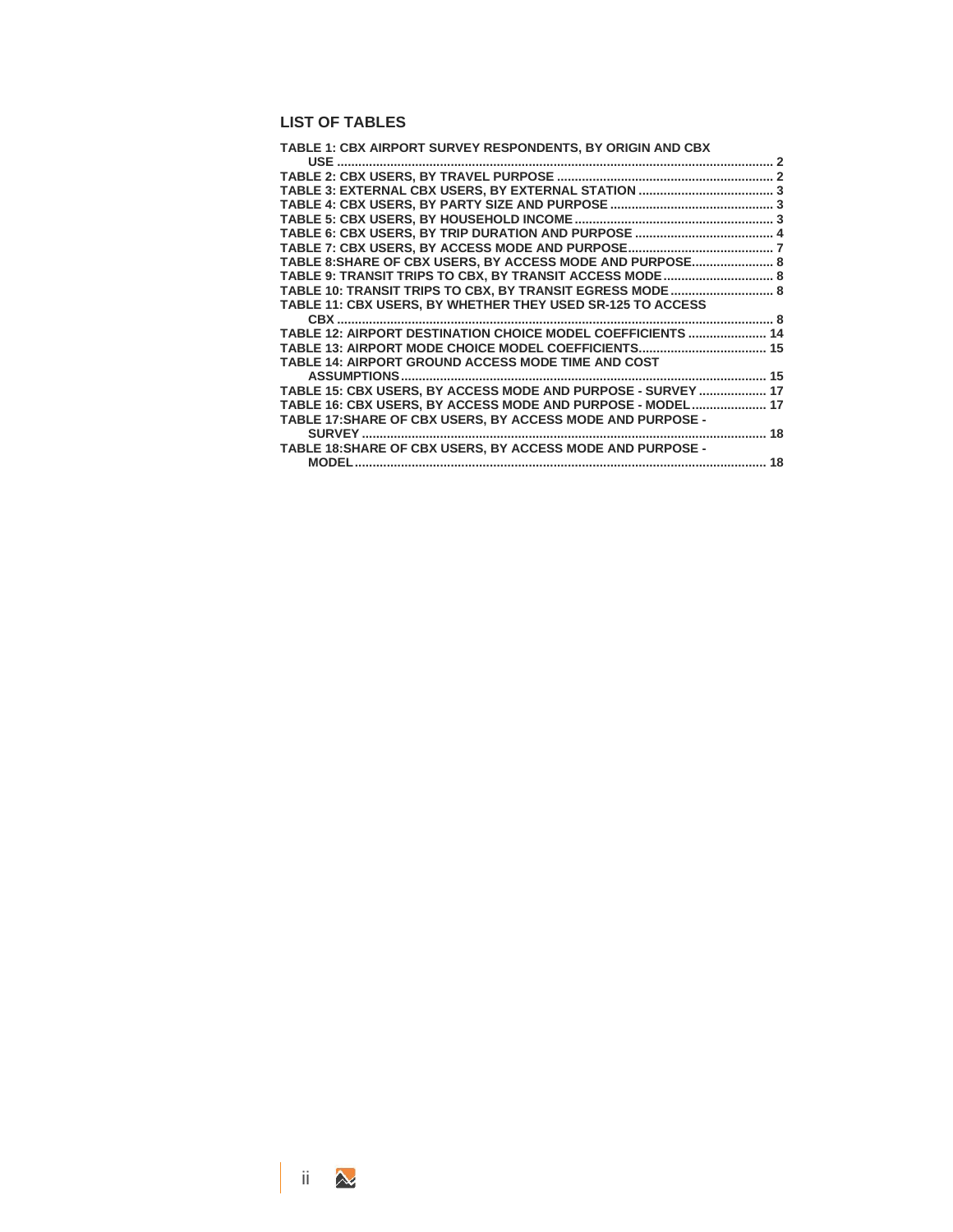# <span id="page-4-0"></span>**1.0 INTRODUCTION**

This report describes the development of an air passenger ground access model for the Cross-Border Express (CBX) terminal. The CBX terminal is a unique facility that provides access to Tijuana International Airport from the United States via a pedestrian bridge. The terminal provides a much faster border crossing than is available at either San Ysidro or Otay Mesa, especially for returning passengers. In order to use the facility, each traveler must have a Tijuana Airport boarding pass. The terminal offers parking, rental car services, airline check-in services, duty-free shopping, and dining. It opened in December 2015.

The project team conducted a passenger survey from Monday, April 3, 2016 to Friday April 7, 2016 at Tijuana Airport. The survey collected information from departing passengers who either used the CBX facility or could have used the facility but chose to cross at one of the other border crossings instead. The survey was conducted by bilingual interviewers who approached passengers at departure gates at Tijuana Airport and asked if they were willing to take a brief survey. The survey was conducted using a tablet PC, with integrated mapping software for accurate locational data. For a more complete description of the survey instrument and methodology, see *Specific Travel Destination Modeling Improvement Data Collection Plan*, by RSG, dated February 20, 2017.

RSG collected 837 completed surveys. Surveys include data from Tijuana Airport departing passengers who used CBX, passengers who originated in the United States but who did not use CBX, passengers whose origin was in Mexico, and a limited number of connecting passengers. The data were expanded along the following dimensions:

- 1. CBX user or not.
- 2. Destination (Mexico City, Guadelajara, other destination with high CBX use, or other destination with lower CBX use).
- 3. Time of day of flight departure (5:00 a.m. to 9:00 a.m., 9:00 a.m. to 1:00 p.m., 1:00 p.m. to 5:00 p.m., 5:00 p.m. to 9:00 p.m., 9:00 p.m. to 1:00 a.m., and 1:00 a.m. to 5:00 a.m.).

A total of 239 respondents reported that they used CBX to access Tijuana Airport on their travel day, expanded to 4,912 total average weekday arriving and departing passengers (April 2017). These data were used to develop the CBX Airport Ground Access Model. This report describes the data used to develop the model, the model structure (borrowed from the San Diego Airport Ground Access Model), and the model calibration results.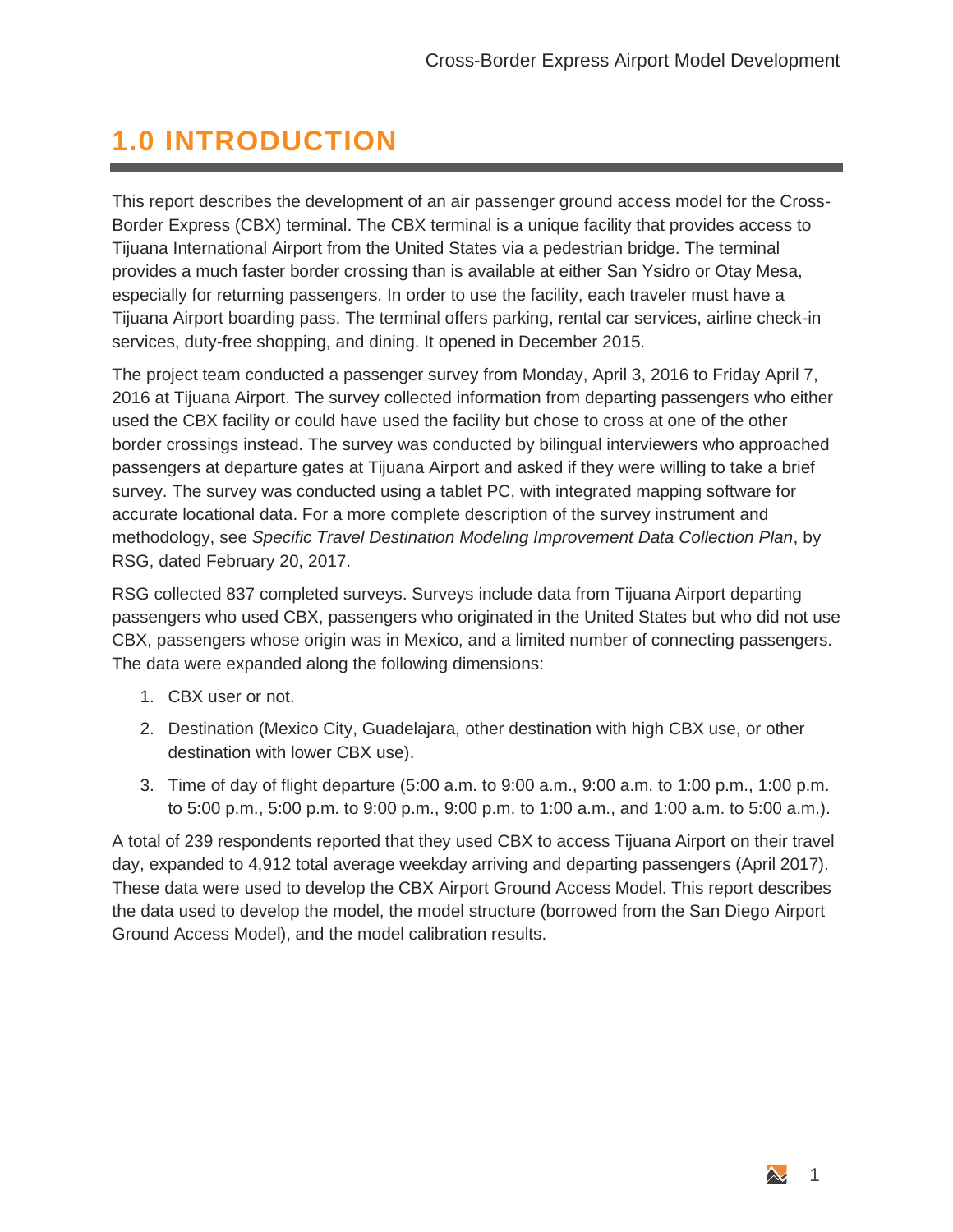# <span id="page-5-0"></span>**2.0 CBX AIRPORT DATA**

The data used to develop the CBX airport model are described below. The 239 records who reported using the CBX facility on their travel day were expanded to match average weekday CBX users from April 2017. After data expansion, all observations with an origin in the United States were geocoded to XY coordinates, and XY coordinates within San Diego County were geocoded to the Series 13 Master Geographic Reference Area (MGRA) dataset. Observations outside San Diego County were geocoded to the closest external station.

[Table 1](#page-5-1) summarizes all CBX survey respondents (unweighted records and expanded data) by origin and CBX use. The table shows that approximately 55% of departing Tijuana Airport passengers originate in the United States, and of these, approximately 47% use the CBX facility to access Tijuana Airport. The rest of this document focuses on the 4,912 expanded CBX users.

| <b>HOW ARRIVED AT</b><br><b>AIRPORT</b>  | <b>UNWEIGHTED</b> | <b>WEIGHTED</b> | <b>WEIGHTED SHARE</b> |
|------------------------------------------|-------------------|-----------------|-----------------------|
| From US, Used CBX                        | 239               | 4.912           | 25%                   |
| From US, Other<br><b>Border Crossing</b> | 209               | 5,629           | 29%                   |
| From Mexico                              | 348               | 8.023           | 41%                   |
| <b>Connecting Flight</b>                 | 39                | 867             | 4%                    |
| Total                                    | 835               | 19,431          | 100%                  |

## <span id="page-5-1"></span>**TABLE 1: CBX AIRPORT SURVEY RESPONDENTS, BY ORIGIN AND CBX USE**

The Airport Ground Access Model segments travelers according to travel purpose, which is a combination of residence status (resident/nonresident), the reported purpose of travel (work/other) and whether the traveler's origin before departing the airport was in San Diego County or not (internal/external). [Table 2](#page-5-2) summarizes CBX users by travel purpose. Interestingly, 58% of CBX user's have an origin outside of San Diego County. Of the remaining 42%, approximately 81% travel for personal reasons and 19% are business travelers. Approximately 69% are San Diego County residents and 31% are visitors to San Diego County.

| <b>PURPOSE</b>               | FREQ. | <b>PERCENT</b> |
|------------------------------|-------|----------------|
| Resident-<br><b>Business</b> | 281   | 6%             |
| Resident-<br>Personal        | 1,107 | 23%            |
| Visitor-<br><b>Business</b>  | 105   | 2%             |
| Visitor-<br>Personal         | 546   | 11%            |
| External                     | 2,873 | 58%            |
| Total                        | 4,912 | 100%           |

## <span id="page-5-2"></span>**TABLE 2: CBX USERS, BY TRAVEL PURPOSE**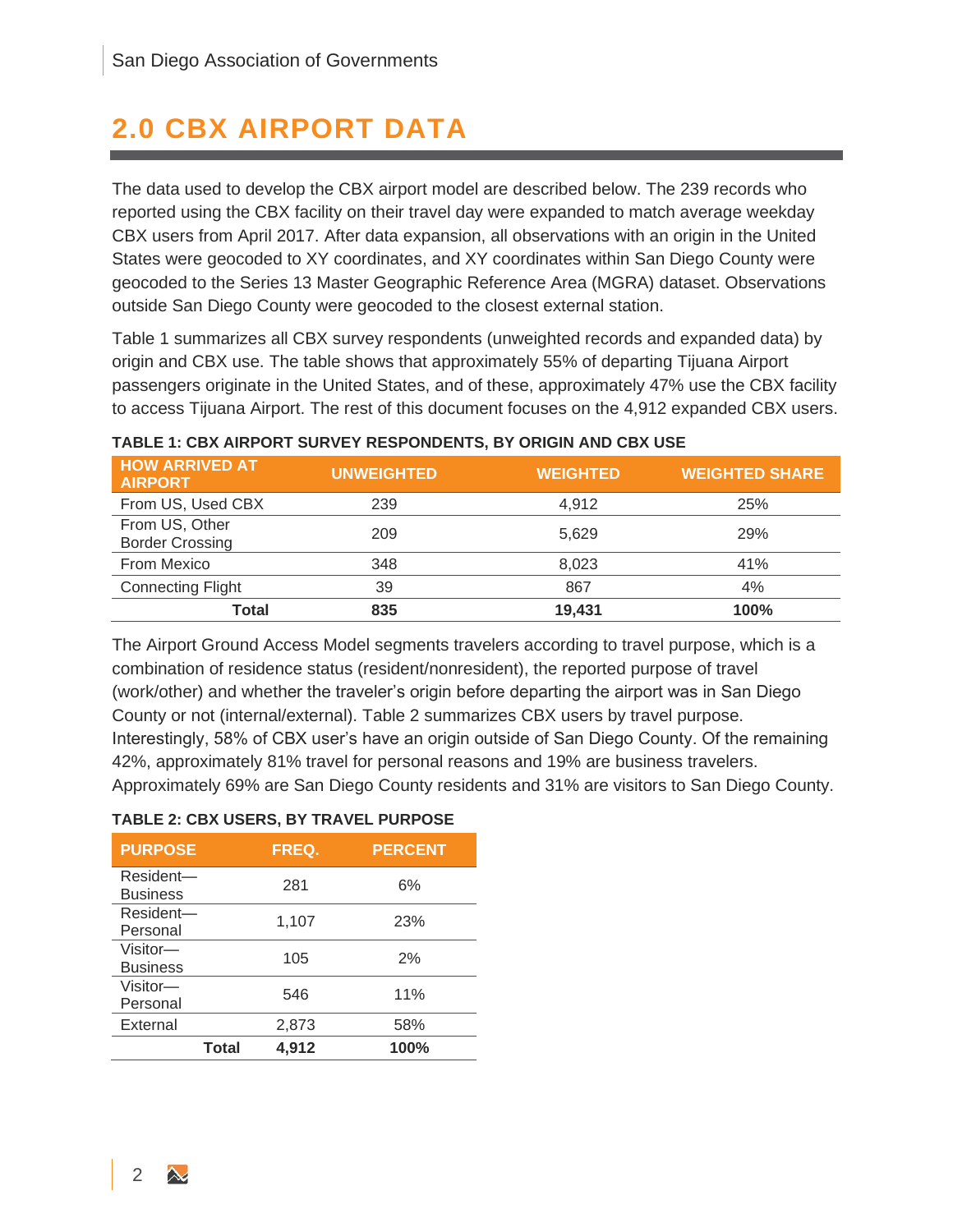[Table 3](#page-6-0) shows external CBX users sorted by their station of entry into San Diego County. Most CBX users (81%) enter the county using I-5. Thirteen percent of external CBX users enter at I-15, and approximately 8% enter at another external station.

| <b>EXTERNAL STATION</b> |              | <b>PERCENT</b> |
|-------------------------|--------------|----------------|
| $I-8$                   |              | 3%             |
| <b>SR78</b>             |              | 3%             |
| <b>SR79</b>             |              | 1%             |
| Pala Road               |              | 1%             |
| $I-15$                  |              | 13%            |
| $I-5$                   |              | 81%            |
|                         | <b>Total</b> | 100%           |

## <span id="page-6-0"></span>**TABLE 3: EXTERNAL CBX USERS, BY EXTERNAL STATION**

[Table 4](#page-6-1) shows CBX users by the size of their travel party by purpose. These data are used in the Airport Model to calculate the number of travel parties from total enplanements. Party size affects the sensitivity to costs (more travelers implies cost sharing) and affects auto occupancy. External travel parties and visitors traveling for business tend to travel in larger travel parties than residents or visitors traveling for personal reasons.

| <b>PARTY SIZE</b>                   | <b>RES-BUS</b> | <b>RES-PER</b> | <b>VIS-BUS</b> | <b>VIS-PERS</b> | <b>EXTERNAL</b> |
|-------------------------------------|----------------|----------------|----------------|-----------------|-----------------|
| 1 Person                            | 78%            | 40%            | 27%            | 51%             | 30%             |
| 2 Persons                           | 22%            | 33%            | 24%            | 47%             | 36%             |
| 3 Persons                           | 0%             | 15%            | 15%            | $0\%$           | 17%             |
| 4 Persons                           | 0%             | 6%             | 34%            | 0%              | 6%              |
| 5+ Persons                          | 0%             | 7%             | 0%             | 2%              | 12%             |
| Total                               | 100%           | 100%           | 100%           | 100%            | 100%            |
| <b>Average Party</b><br><b>Size</b> | 1.2            | 2.1            | 2.6            | 1.6             | 2.5             |

## <span id="page-6-1"></span>**TABLE 4: CBX USERS, BY PARTY SIZE AND PURPOSE**

[Table 5](#page-6-2) shows CBX users by household income. Unfortunately, this question had a large nonresponse bias, with approximately 40% of CBX users refusing to answer. The responses by income category are a bit lumpy. The table also shows the average household income sorted by purpose, using the midpoint of each range and \$250,000 for the \$200k+ range. Unsurprisingly, visitors traveling for personal reasons have the lowest average income; these travelers are mostly returning home to Mexico. The segment with the highest average income is residents traveling for personal reasons.

| <b>INCOME</b>      | <b>RES-BUS</b> | <b>RES-PER</b> | <b>VIS-BUS</b> | <b>VIS-PERS</b> | <b>EXTERNAL</b> |
|--------------------|----------------|----------------|----------------|-----------------|-----------------|
| Less than<br>\$15k | 46%            | 15%            | 15%            | 5%              | 28%             |
| \$15k to \$30k     | 11%            | 26%            | 9%             | 32%             | 25%             |
| \$30k to \$60k     | 0%             | 12%            | 67%            | 55%             | 26%             |

### <span id="page-6-2"></span>**TABLE 5: CBX USERS, BY HOUSEHOLD INCOME**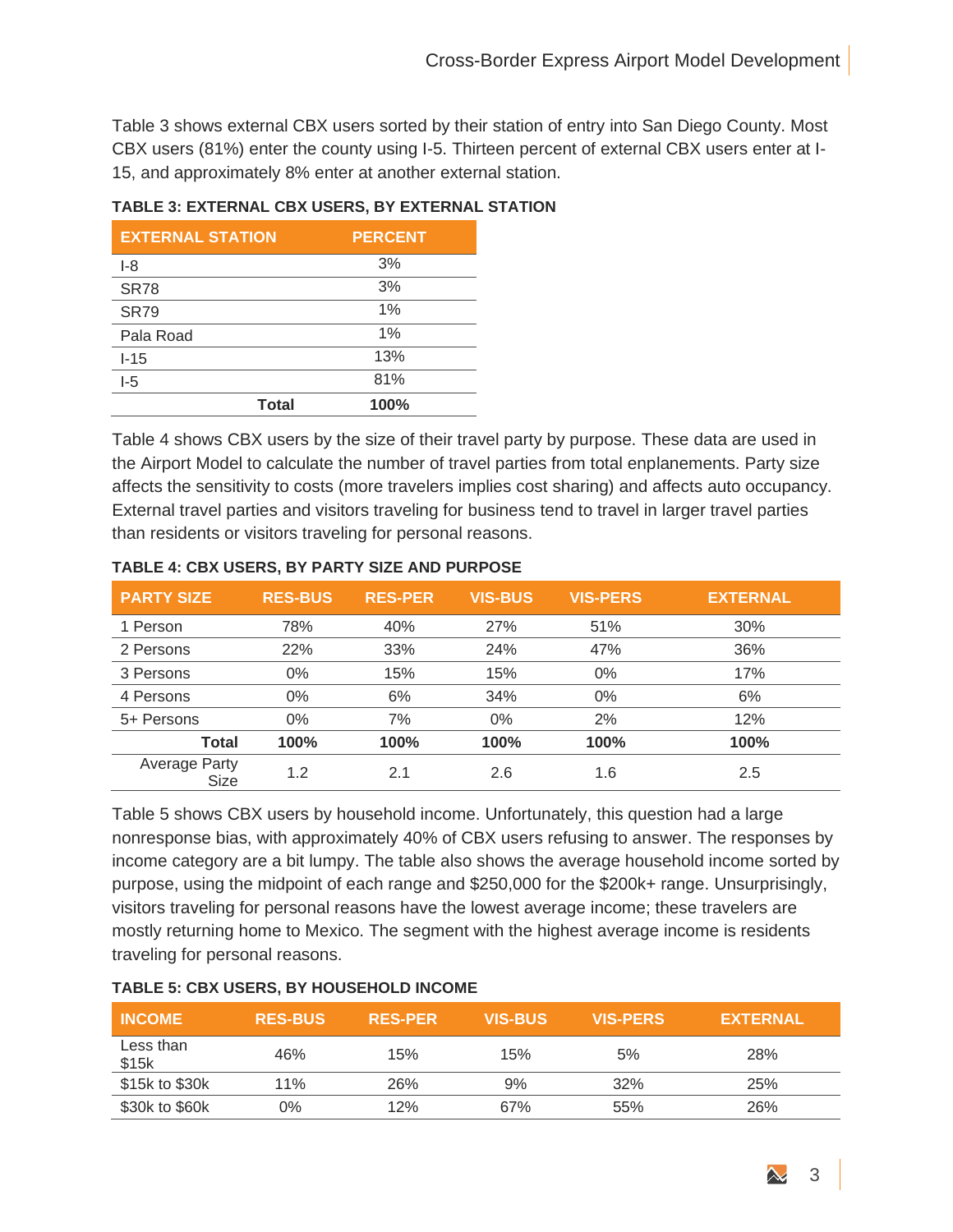## San Diego Association of Governments

| <b>INCOME</b>       | <b>RES-BUS</b> | <b>RES-PER</b> | <b>VIS-BUS</b> | <b>VIS-PERS</b> | <b>EXTERNAL</b> |
|---------------------|----------------|----------------|----------------|-----------------|-----------------|
| \$60k to \$100k     | $0\%$          | 17%            | 9%             | 0%              | 10%             |
| \$100k to<br>\$150k | 24%            | 8%             | 0%             | 0%              | 5%              |
| \$150k to<br>\$200k | 0%             | 7%             | 0%             | 8%              | 2%              |
| \$200k or more      | 20%            | 15%            | 0%             | 0%              | 4%              |
| Total               | 100%           | 100%           | 100%           | 100%            | 100%            |
| Average<br>Income   | \$31,000       | \$57,000       | \$41,000       | \$17,000        | \$23,000        |

[Table 6](#page-7-0) summarizes CBX users by the duration of their trip in number of nights away from home. A small share of CBX users are traveling for a day trip. Business travelers tend to travel for shorter duration (approximately 4 nights on average) than nonvisitor travelers (over 6.5 nights on average).

| <b>NIGHTS</b>    | <b>RES-BUS</b> | <b>RES-PER</b> | <b>VIS-BUS</b> | <b>VIS-PERS</b> | <b>EXTERNAL</b> |
|------------------|----------------|----------------|----------------|-----------------|-----------------|
| Day trip         | 0%             | 0%             | 9%             | 4%              | 1%              |
|                  | 28%            | 0%             | 9%             | 3%              | 4%              |
| $\mathbf 2$      | 20%            | 0%             | 38%            | 0%              | 2%              |
| 3                | 10%            | 13%            | 0%             | 16%             | 10%             |
| 4                | 0%             | 23%            | 0%             | 0%              | 7%              |
| $\mathbf 5$      | 12%            | 7%             | 34%            | 11%             | 8%              |
| $\,6$            | 11%            | 11%            | 0%             | 3%              | 4%              |
| $\overline{7}$   | 4%             | 11%            | 3%             | 26%             | 22%             |
| 8                | 2%             | 3%             | 1%             | 8%              | 3%              |
| $\boldsymbol{9}$ | 1%             | 3%             | 0%             | 3%              | 3%              |
| $10$             | 2%             | $5%$           | 1%             | 6%              | 7%              |
| 11               | $0\%$          | 1%             | 0%             | 1%              | $1\%$           |
| 12               | 1%             | 2%             | 0%             | 1%              | 1%              |
| 13               | 0%             | 1%             | 0%             | 1%              | 1%              |
| $14+$            | 10%            | 20%            | 4%             | 18%             | 27%             |
| <b>Total</b>     | 100%           | 100%           | 100%           | 100%            | 100%            |
| Average          | 4.6            | 6.5            | 4.2            | 6.7             | 6.8             |

## <span id="page-7-0"></span>**TABLE 6: CBX USERS, BY TRIP DURATION AND PURPOSE**

[Figure 1](#page-8-0) shows the distribution of departing CBX passengers by their arrival period at the CBX facility. This distribution was inferred from the departure time for surveyed passengers, assuming passengers arrive at CBX 1.5 hours on average before their flight departure period. The distribution is flat across the day—except for a large spike in the late evening for departing visitors traveling for business (a small segment overall that may be subject to sampling error).

4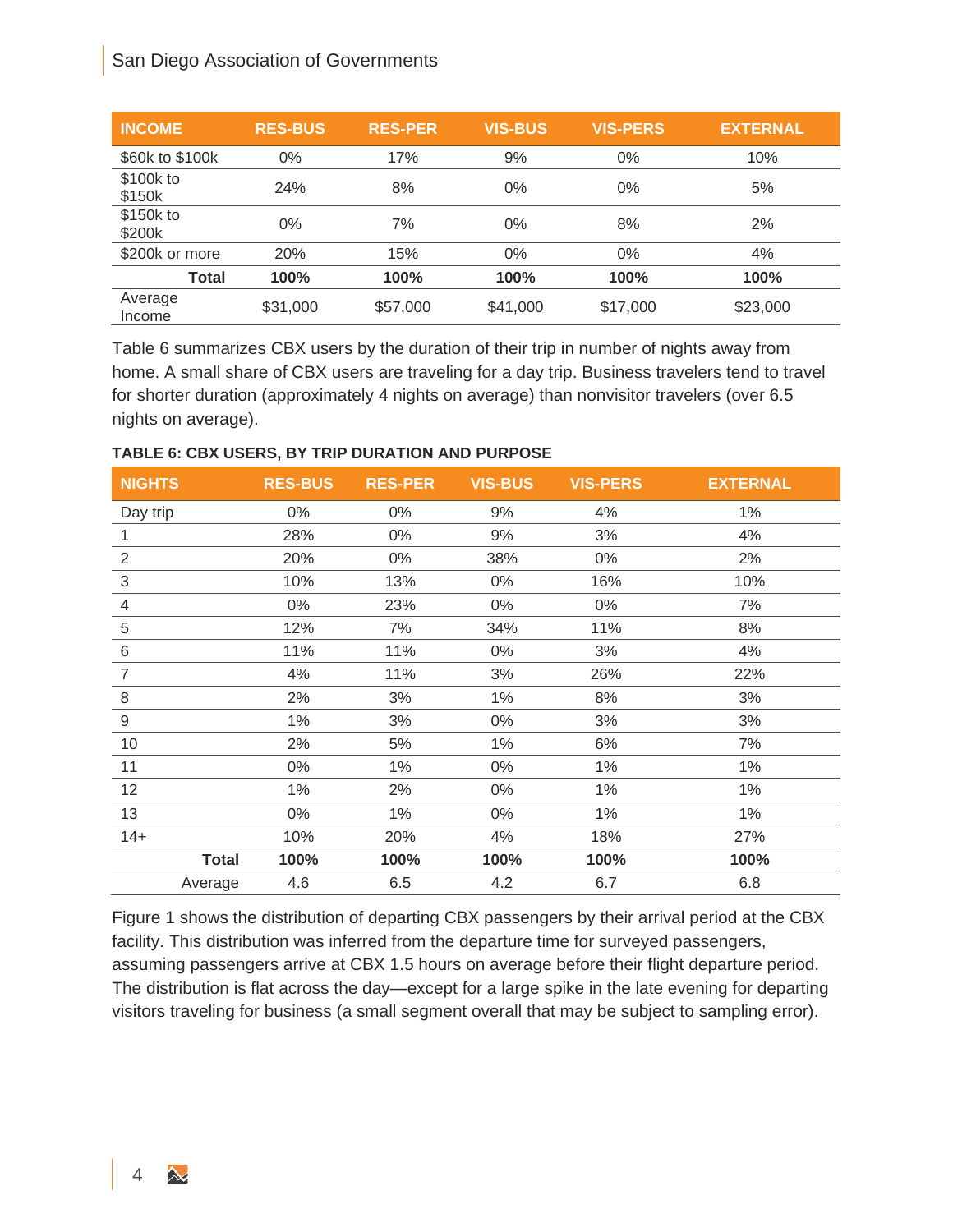

<span id="page-8-0"></span>**FIGURE 1: DEPARTING CBX USERS, BY ARRIVAL TIME PERIOD AT CBX**

[Figure 2](#page-8-1) shows the distribution of arriving CBX passengers by their departure period from the CBX facility to a destination in San Diego or an external location in the United States. Since arriving passengers were not surveyed, this distribution was inferred from a profile of arriving seats in April 2017. The distribution was shifted forward by one hour to account for time to travel through the airport, clear customs, retrieve bags, etc.

<span id="page-8-1"></span>

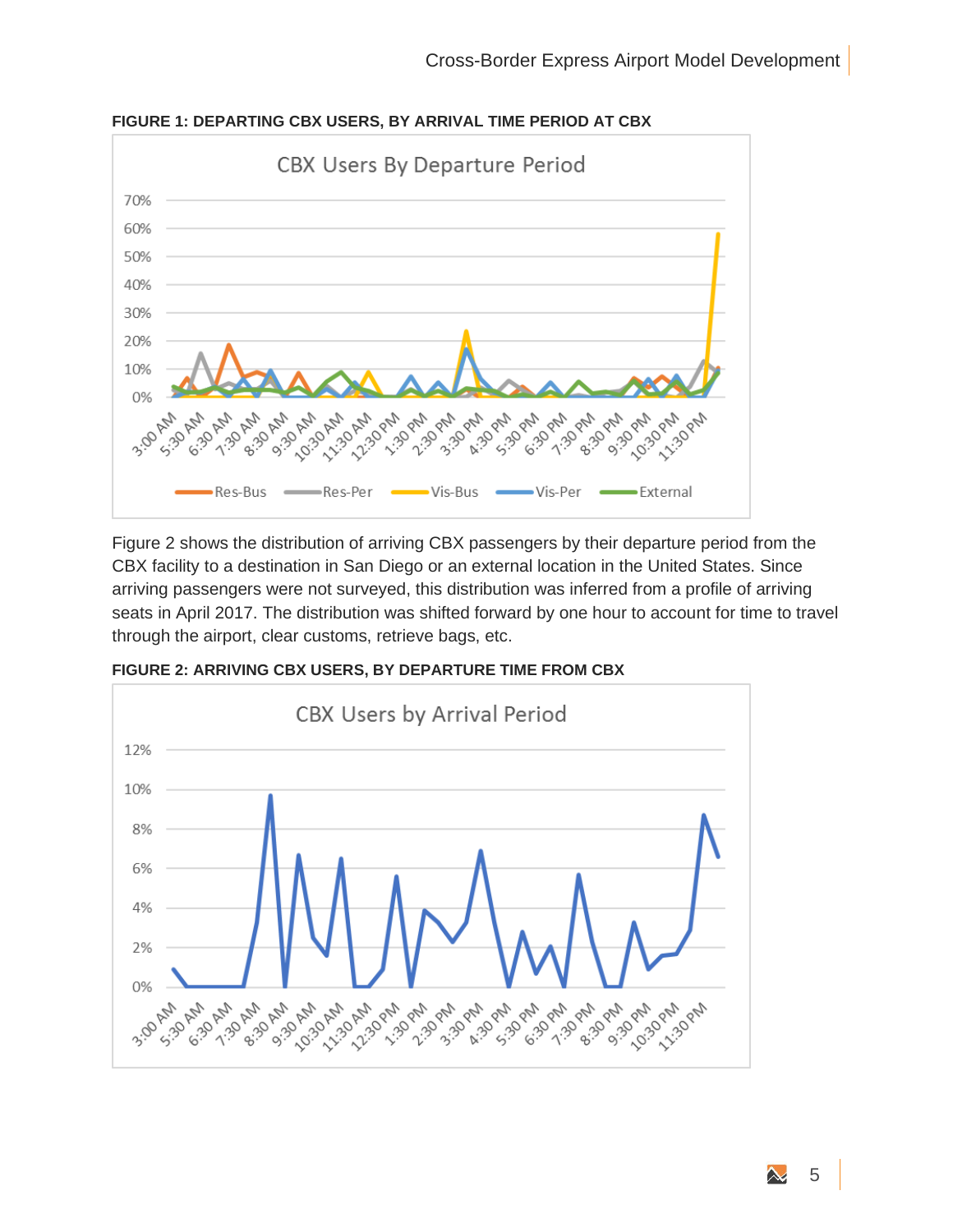[Figure 3](#page-9-0) shows a trip-length frequency distribution for trips to the CBX facility from inside San Diego County. This plot is based on 104 geocoded trips. Unfortunately, most respondents were unwilling to provide a street address or nearest intersection and instead provided only a city name.

The large spike in observed origins between 15 and 16 miles from CBX are records where the origin location was reported as Chula Vista without providing a street address (7 out of 104 observations). The large spike in observed origins between 22 and 23 miles are observations that report the origin as San Diego without a street address (17 out of 104 observations). Downtown San Diego is approximately 23 miles from the CBX facility, so there are also many origins between 23 and 24 miles from CBX. The average distance is 25.8 miles.

Since there are so few observations with an actual geocoded address, RSG will calibrate the destination choice model for the origin/destination of departing/arriving CBX travelers to the average distance, and potentially also to pseudo-MSA. Expanded CBX trips by pseudo-MSA are shown in [Table 6.](#page-7-0) A map of the pseudo-MSAs is shown in [Figure 5.](#page-10-0)



<span id="page-9-0"></span>**FIGURE 3: TRIP LENGTH FREQUENCY DISTRIBUTION OF INTERNAL TRIP ORIGINS TO CBX**

<span id="page-9-1"></span>

| <b>PSEUDO-MSA</b> | <b>DESCRIPTION</b>           | FREQ. | <b>PERCENT</b> |  |
|-------------------|------------------------------|-------|----------------|--|
|                   | Central                      | 469   | 23%            |  |
| 2                 | North City                   | 389   | 19%            |  |
| 3                 | South Suburban<br>254<br>12% |       |                |  |
| 4                 | East Suburban                | 507   | 25%            |  |
| 5                 | North County West            | 195   | 10%            |  |
| 6                 | North County East            | 137   | 7%             |  |
|                   | <b>East County</b>           | 87    | 4%             |  |
| <b>Total</b>      |                              | 2,039 | 100%           |  |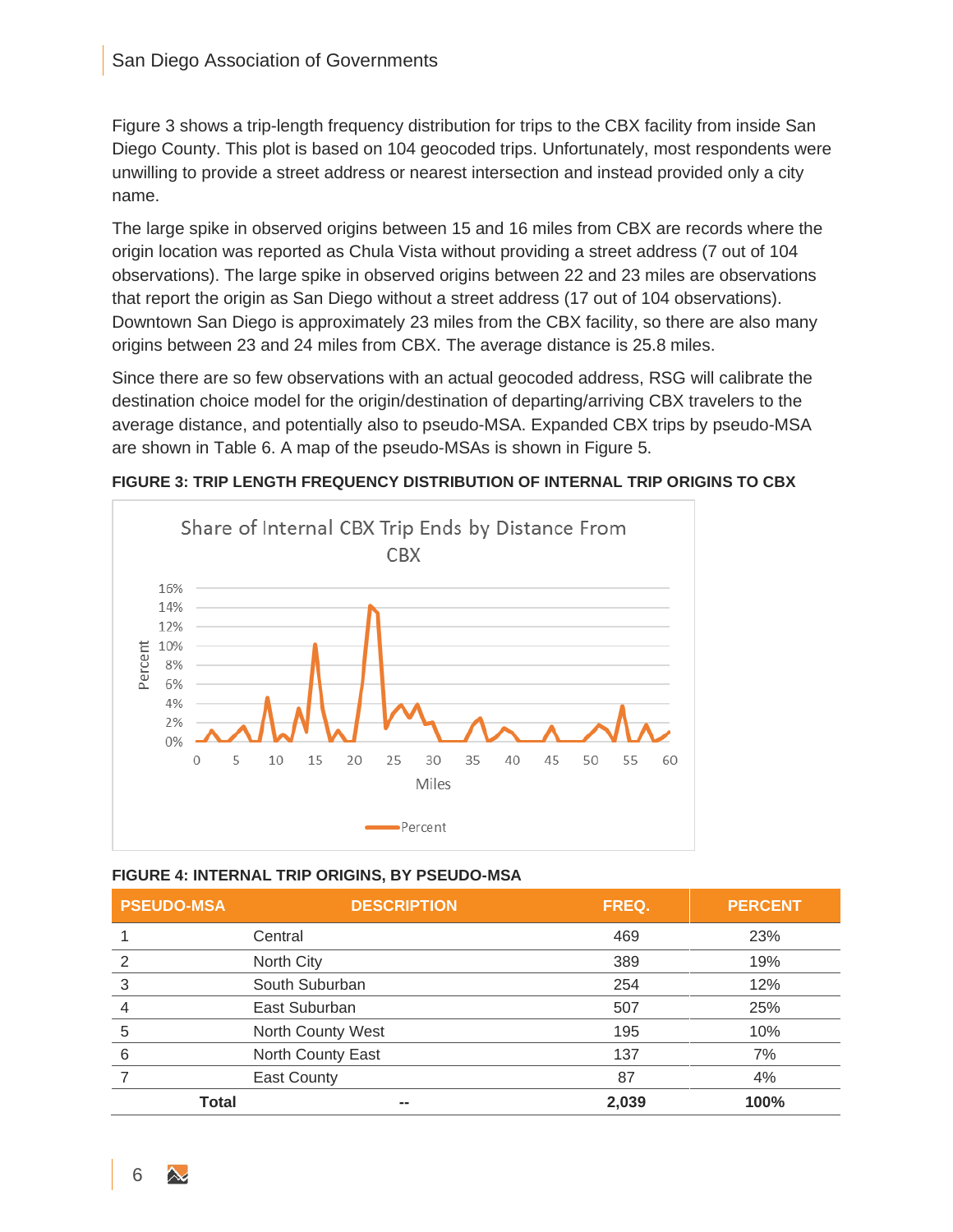

## <span id="page-10-0"></span>**FIGURE 5: SANDAG PSEUDO-MSA SYSTEM**

[Table 7](#page-10-1) shows the number of CBX users by access mode and purpose, and [Table](#page-11-0) 8 shows the frequency distribution. The largest mode share is curbside pick-up/drop-off, with 45% of all respondents. Another 13% of respondents report being dropped off by family/friend who also accompanied them into the CBX terminal (e.g., use short-term parking). Another 14% of respondents report parking a car on site, while another 14% report using a taxi/Transportation Network Company (TNC). A total of 6% of respondents used transit to get to the CBX facility, and only 3% used a rental car. Interestingly, most transit users are external trips to the airport.

| <b>ACCESS MODE</b>                | <b>RES-BUS</b> | <b>RES-PER</b> | VIS-<br><b>BUS</b> | <b>VIS-PERS</b> | <b>EXTERNAL</b> | <b>TOTAL</b> |
|-----------------------------------|----------------|----------------|--------------------|-----------------|-----------------|--------------|
| On-site Parking                   | 97             | 142            | --                 | --              | 469             | 708          |
| Off-site Parking                  | --             | 25             | --                 | --              | 83              | 108          |
| Pickup/Drop- off (in<br>terminal) | 37             | 29             | $- -$              | 99              | 468             | 633          |
| Pickup/Drop-off (at<br>curb)      | 70             | 635            | 15                 | 229             | 1.270           | 2,219        |
| <b>Rental Car</b>                 | 24             | ۰              | 35                 | 98              | $ -$            | 157          |
| Taxi/TNC                          | 41             | 243            | 55                 | 111             | 255             | 704          |
| Shuttle/Vanpool                   | $\sim$ $-$     | --             | --                 | 10              | 55              | 65           |
| Transit                           | 11             | 34             | --                 | --              | 274             | 319          |

## <span id="page-10-1"></span>**TABLE 7: CBX USERS, BY ACCESS MODE AND PURPOSE**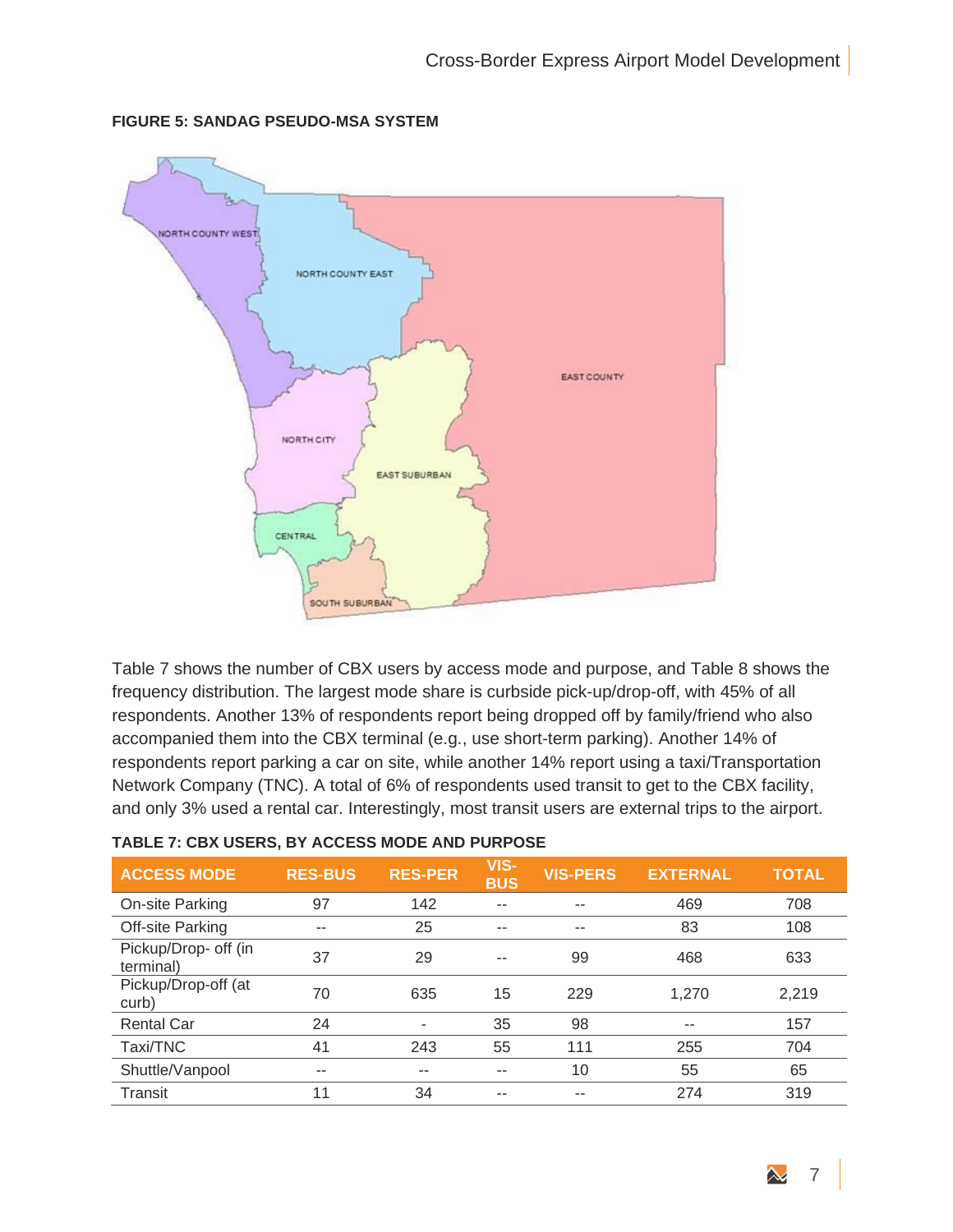<span id="page-11-0"></span>

| Total<br>281                                            |                           | 1,107                     | 105            | 546                 | 2,873           | 4,912        |  |  |
|---------------------------------------------------------|---------------------------|---------------------------|----------------|---------------------|-----------------|--------------|--|--|
| TABLE 8: SHARE OF CBX USERS, BY ACCESS MODE AND PURPOSE |                           |                           |                |                     |                 |              |  |  |
| <b>ACCESS MODE</b>                                      | <b>RES-</b><br><b>BUS</b> | <b>RES-</b><br><b>PER</b> | <b>VIS-BUS</b> | VIS-<br><b>PERS</b> | <b>EXTERNAL</b> | <b>TOTAL</b> |  |  |
| On-site Parking                                         | 35%                       | 13%                       | 0%             | $0\%$               | 16%             | 14%          |  |  |
| Off-site Parking                                        | $0\%$                     | 2%                        | $0\%$          | $0\%$               | 3%              | 2%           |  |  |
| Pickup/Drop-off (in terminal)                           | 13%                       | 3%                        | 0%             | 18%                 | 16%             | 13%          |  |  |
| Pickup/Drop-off (at curb)                               | 25%                       | 57%                       | 15%            | 42%                 | 44%             | 45%          |  |  |
| <b>Rental Car</b>                                       | 9%                        | 0%                        | 33%            | 18%                 | $0\%$           | 3%           |  |  |
| Taxi/TNC                                                | 14%                       | 22%                       | 52%            | 20%                 | 9%              | 14%          |  |  |
| Shuttle/Vanpool                                         | 0%                        | $0\%$                     | 0%             | 2%                  | 2%              | 1%           |  |  |
| Transit                                                 | 4%                        | 3%                        | 0%             | 0%                  | 10%             | 6%           |  |  |
| Total                                                   | 100%                      | 100%                      | 100%           | 100%                | 100%            | 100%         |  |  |

[Table 9](#page-11-1) shows transit trips sorted by CBX mode of access. A total of 66% of transit users were dropped off at the boarding stop before riding transit to CBX.

| <b>TRANSIT</b><br><b>ACCESS</b> | FREQ. | <b>PERCENT</b> |  |
|---------------------------------|-------|----------------|--|
| Walk                            | 46    | 14%            |  |
| Drove and<br>Parked             | 36    | 11%            |  |
| Dropped Off                     | 210   | 66%            |  |
| Other                           | 26    | 8%             |  |
| <b>Total</b>                    | 319   | 100%           |  |

## <span id="page-11-1"></span>**TABLE 9: TRANSIT TRIPS TO CBX, BY TRANSIT ACCESS MODE**

[Table 10](#page-11-2) shows transit trips to CBX by mode of egress. At total of 63% of transit trips can walk to the CBX facility from their final alighting stop; the rest get a ride of some kind (20% use taxi and 15% use a TNC).

## <span id="page-11-2"></span>**TABLE 10: TRANSIT TRIPS TO CBX, BY TRANSIT EGRESS MODE**

| <b>TRANSIT EGRESS</b><br><b>MODE</b> | FREQ. | <b>PERCENT</b> |
|--------------------------------------|-------|----------------|
| Walk                                 | 200   | 63%            |
| Taxi                                 | 62    | 20%            |
| Uber, Lyft, etc.                     | 47    | 15%            |
| Other                                | 10    | 3%             |
| Total                                | 319   | 100%           |

[Table 11](#page-11-3) shows CBX users by whether they used SR-125 to access CBX. Over 1,000 CBX users (27%) report using the SR-125 toll road to access the CBX facility.

## <span id="page-11-3"></span>**TABLE 11: CBX USERS, BY WHETHER THEY USED SR-125 TO ACCESS CBX**

| <b>USED SR-</b><br>125 | FREQ. | <b>PERCENT</b> |
|------------------------|-------|----------------|
| Yes.                   | 1.014 | 27%            |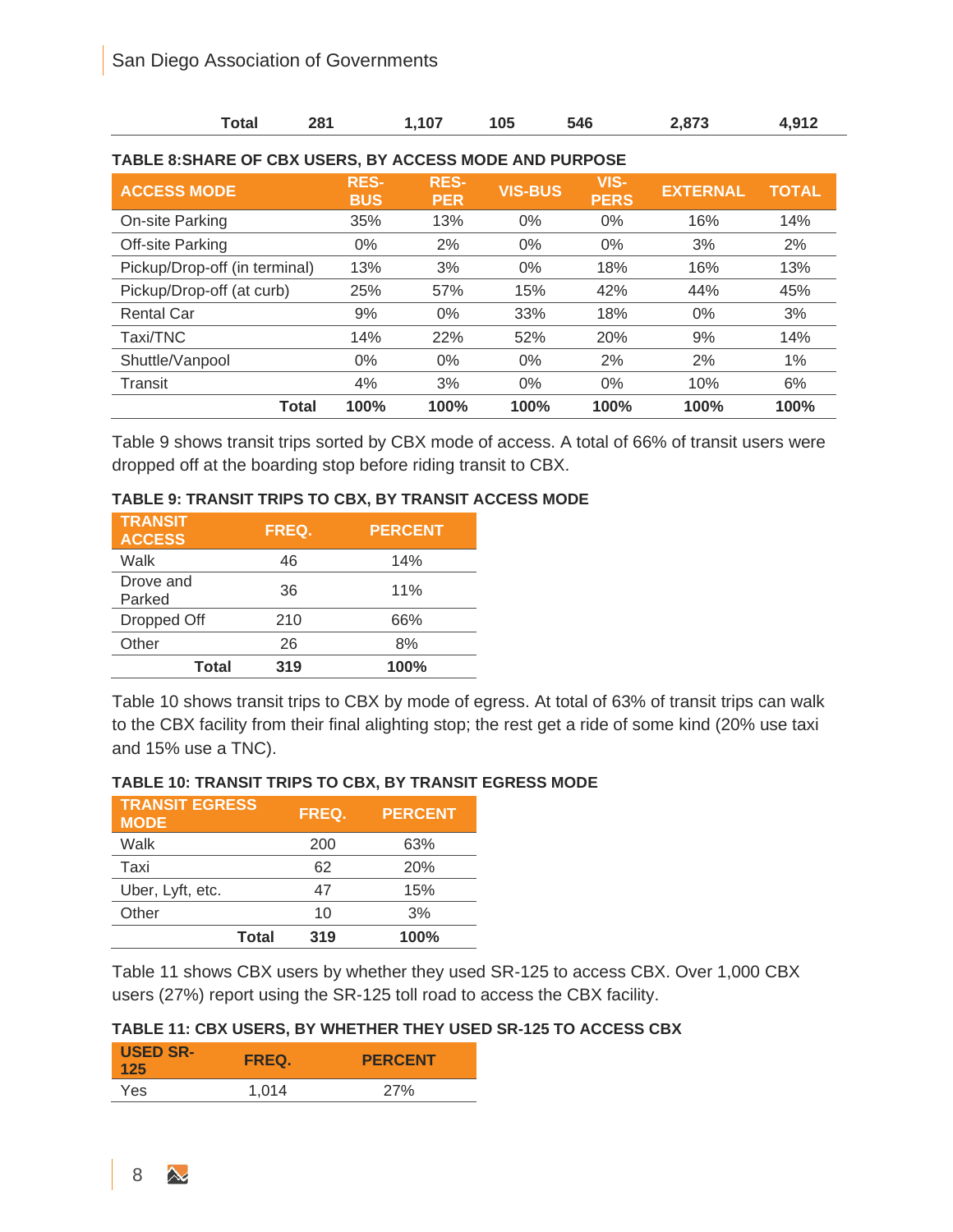## Cross-Border Express Airport Model Development

| No |       | 2,679 | 73%  |
|----|-------|-------|------|
|    | Total | 3,693 | 100% |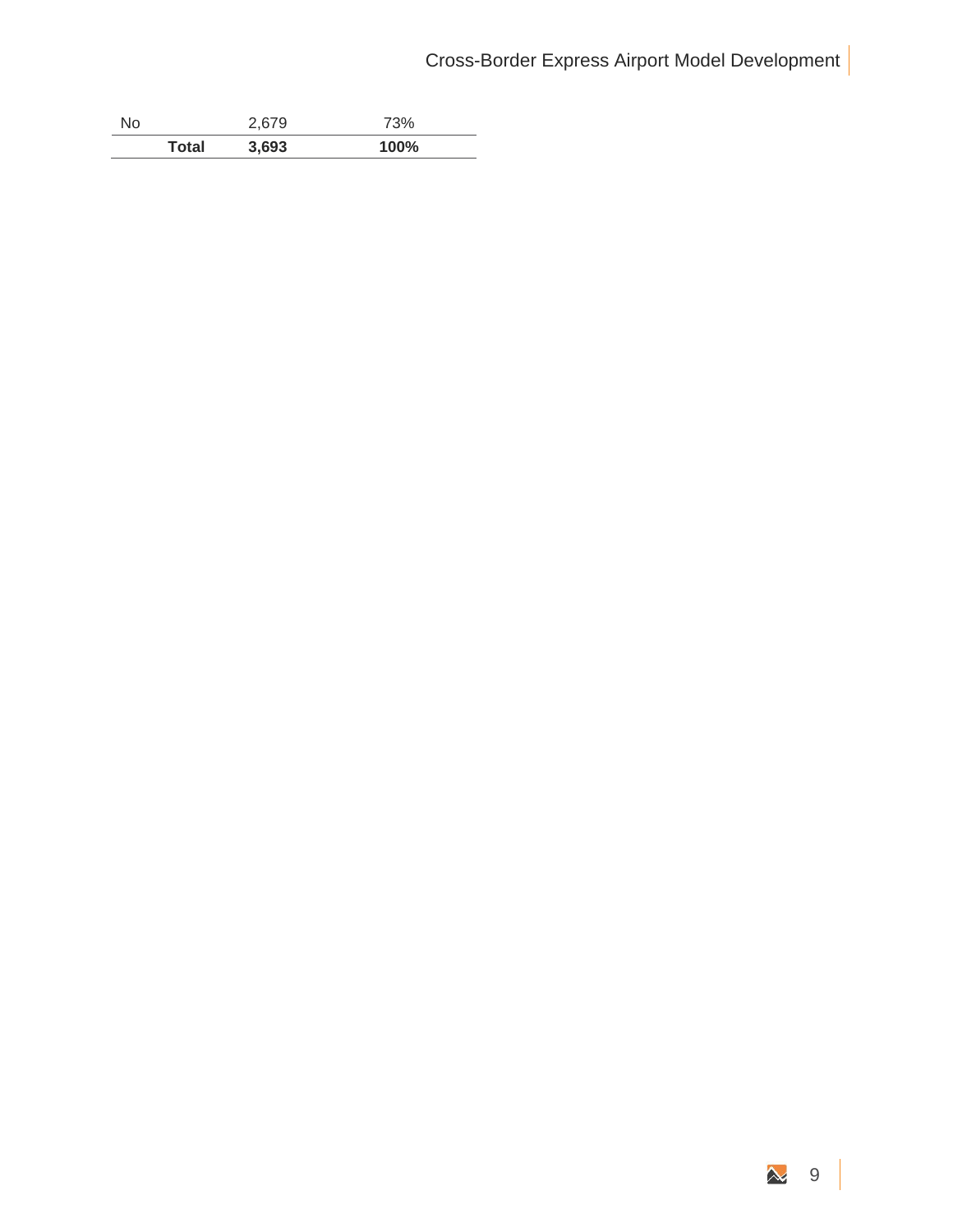# <span id="page-13-0"></span>**3.0 CBX MODEL DESIGN**

The CBX airport ground access model is based on the San Diego Airport model originally developed from 2009 to 2012 as part of the SANDAG activity-based model system. <sup>1</sup> The airport ground access model is a disaggregate microsimulation treatment of air passengers. It explicitly represents the duration of stay or trip to accurately represent costs associated with various parking and modal options. The model considers the full set of modes consistent with resident travel models. It also includes a special mode of access model that considers the use of rental car, taxi/TNC, curbside versus accompanied pick-up/drop-off, and on-site versus remote parking. Total demand for airport-related travel is based on exogenous inputs of enplanements and transferring passengers. The model flow and inputs are shown in [Figure 6](#page-16-0) and described in detail in the following sections.

# <span id="page-13-1"></span>**3.1 AIRPORT MODEL TRAVEL DIMENSIONS**

## <span id="page-13-2"></span>**Airport Model Trip Purposes**

The airport model includes five trip purposes and codes these based on the resident status of air passengers and the purpose of air travel:

- 1. **Resident Business:** Business travel made by San Diego County residents.
- 2. **Resident Personal:** Personal travel made by San Diego County residents.
- 3. **Visitor Business:** Business travel made by visitors to San Diego County.
- 4. **Visitor Personal:** Personal travel made by visitors to San Diego County.
- 5. **External:** Travel of all types made by residents of neighboring counties.

## <span id="page-13-3"></span>**Airport Model Treatment of Time**

Every trip is allocated to a half-hour period consistent with the resident travel demand model treatment of time. Travel skims are consistent with resident travel demand models; five sets of skims for early AM, AM peak, Midday, PM Peak, and Evening.

## <span id="page-13-4"></span>**Airport Model Treatment of Space**

Every trip end in San Diego County is allocated either to an internal MGRA (purposes 1 through 4) or to an external station (External purpose).

<sup>1</sup> For documentation on the San Diego Airport Model, there are three relevant documents developed by PB Americas, Inc. for San Diego Association of Governments: 1) Activity-Based Travel Model Specifications: Coordinated Travel – Regional Activity Based Modeling Platform (CT-RAMP), dated April 2009; 2) Activity-Based Travel Model Estimation: Coordinated Travel – Regional Activity Based Modeling Platform (CT-RAMP) for San Diego County, dated December 2012; and 3) Activity-Based Travel Model Calibration/Validation: Coordinated Travel – Regional Activity Based Modeling Platform (CT-RAMP) for San Diego County, dated December 2012.

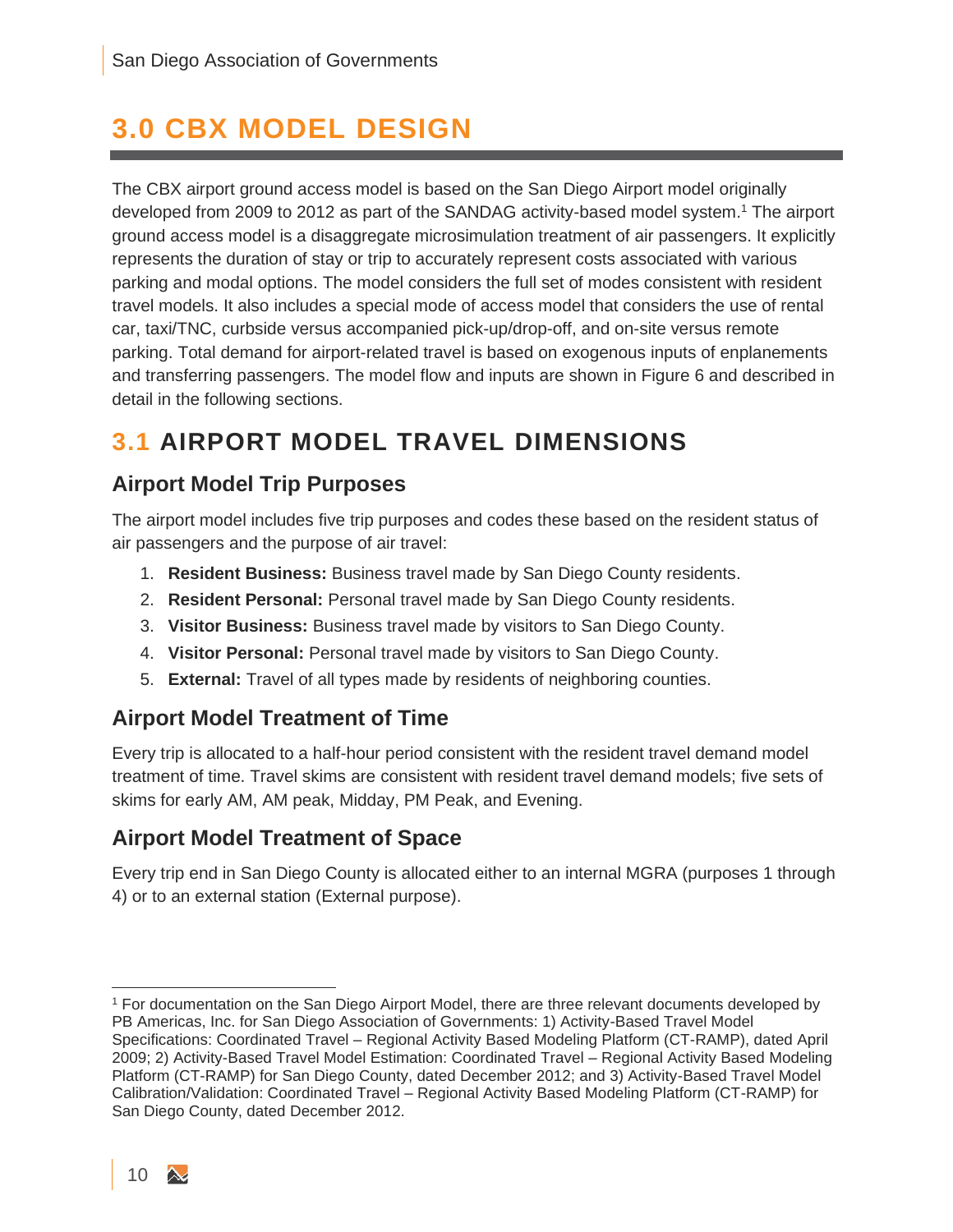## <span id="page-14-0"></span>**Airport Model Inputs**

The model system requires the following exogenously specified inputs (three additional datasets are required in addition to the data currently input to the resident activity-based models):

- **CBX Enplanement Forecast:** The total number of yearly enplanements, without counting transferring passengers, at CBX, the number of yearly transferring passengers (should be zero), and an annualization factor to convert the yearly enplanements to a daily estimate.
- **Traveler Characteristics Distributions:** Several distributions of traveler characteristics are assumed to be fixed but can be changed by the analyst to determine their effects on the results:
	- The distribution of travelers, by purpose [\(Table 2\)](#page-5-2).
	- The distribution of travelers, by purpose and household income [\(Table 5\)](#page-6-2).
	- The distribution of travelers, by purpose and travel party size [\(Table 4\)](#page-6-1).
	- The distribution of travelers, by purpose and trip duration [\(Table 6\)](#page-7-0).
	- − The distribution of travelers, by purpose, direction (arriving versus departing), and time period departing for airport [\(Figure 1](#page-8-0) and [Figure 2\)](#page-8-1).
- **MGRA Data:** The population and employment (by type) in each MGRA, parking cost and supply, etc. This data provides sensitivity to land-use forecasts in San Diego County. These are the same datasets as are used in the resident activity-based model.
- **TAP Skim Data:** Transit network level-of-service between each transit access point (transit stop). This provides sensitivity to transit network supply and cost. These are the same datasets as are used in the resident activity-based model.
- **TAZ Skim Data:** Auto network level-of-services between each transportation analysis zone. This provides sensitivity to auto network supply and cost. These are the same datasets as are used in the resident activity-based model.

## <span id="page-14-1"></span>**Airport Model Description**

This section describes the model system briefly, followed by a more in-depth discussion of each model component.

- 1. **Trip Enumeration and Attribution:** A total number of airport trips is created by dividing the input total enplanements (minus transferring passengers) by an annualization factor. The result are divided by an average travel party size to convert passengers to travel parties. A list of travel parties are created based on this number, and choices are made for each travel party to determine the following characteristics:
	- − Travel purpose.
	- − Party size.
	- Duration of trip.
	- − Household income.
	- Trip direction (it is assumed that 50% of the daily enplanements are arriving passengers and 50% are departing passengers).

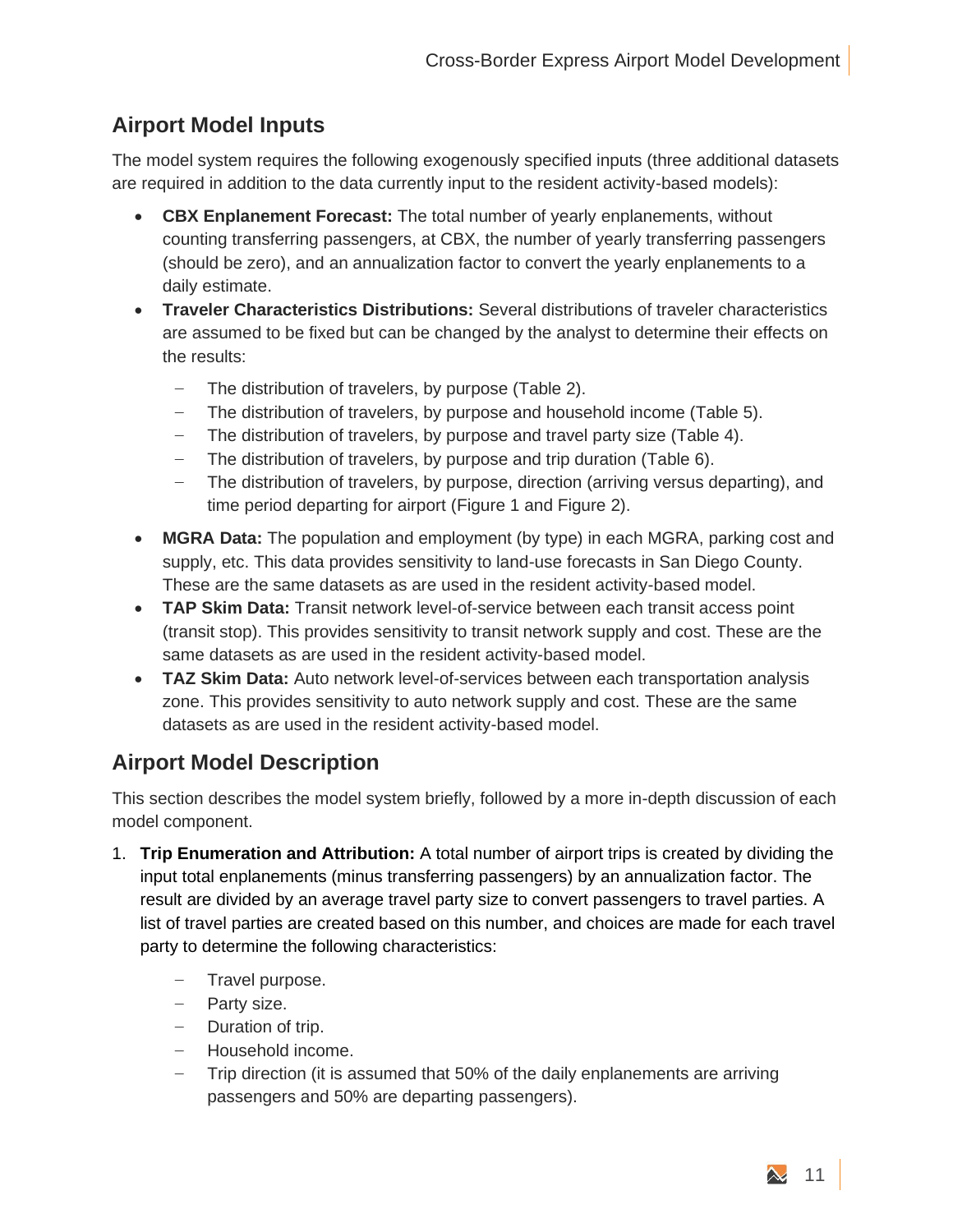− Departure time for airport.

## **2. Trip Models**

- 2.1. **Trip origin:** Each travel party is assigned an origin and destination MGRA or external station.
- 2.2. **Trip mode:** Each travel party is assigned a trip mode and an arrival mode. Trip modes are consistent with resident model mode codes. Arrival modes are used to determine the mode of access/egress at the airport. Arrival modes have the following choices:
	- 2.2.1. Park on-site
	- 2.2.2. Park at an off-site lot operated by the airport (not currently an option at CBX)
	- 2.2.3. Park at a private off-site lot
	- 2.2.4. Pickup/drop-off, where the passenger is accompanied into the terminal (implying short-term parking)
	- 2.2.5. Pickup/drop-off curbside
	- 2.2.6. Rental car
	- 2.2.7. Taxi/TNC
	- 2.2.8. Shuttle/Vanpool
	- 2.2.9. Transit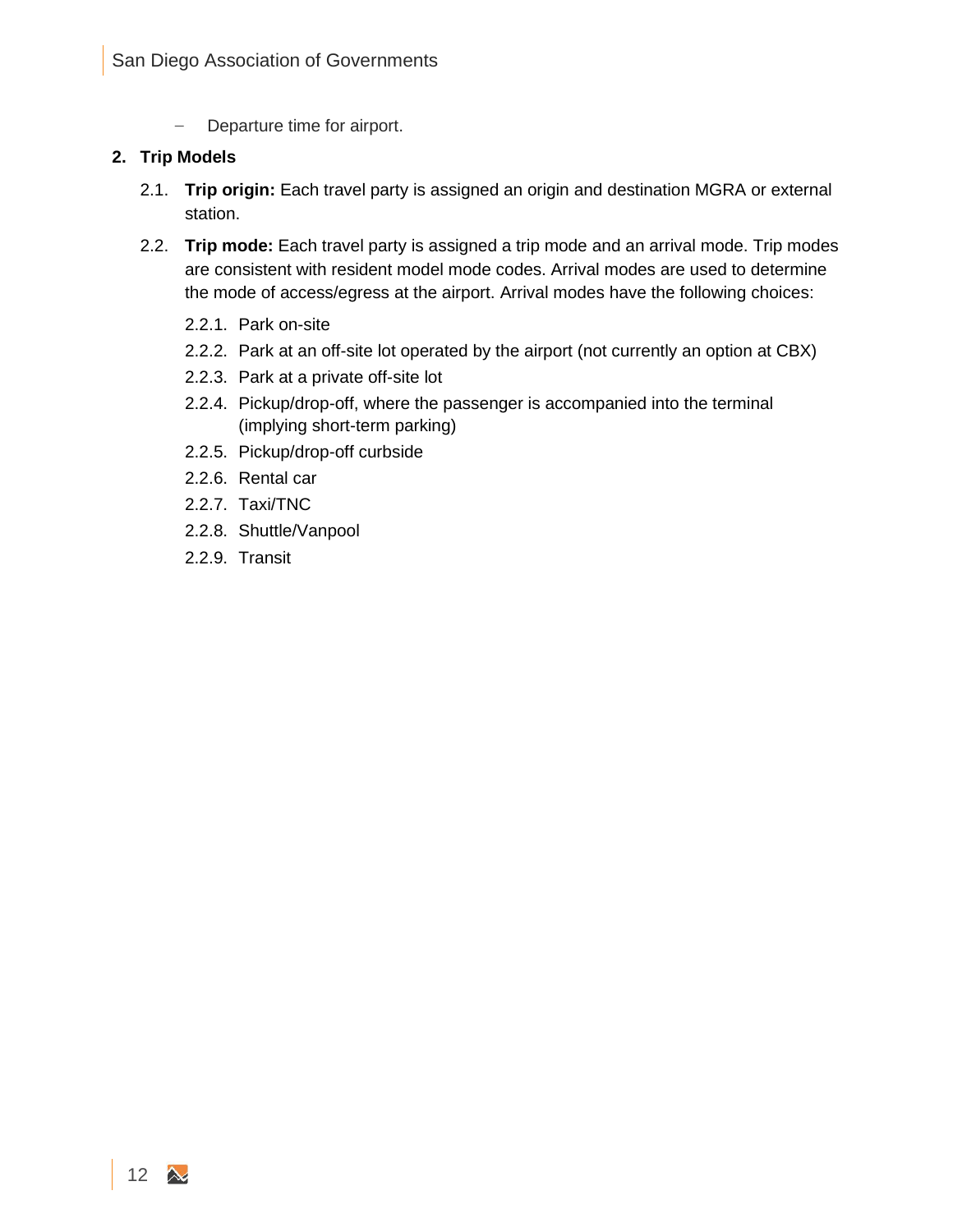#### **FIGURE 6: AIRPORT MODEL FLOWCHART**

<span id="page-16-0"></span>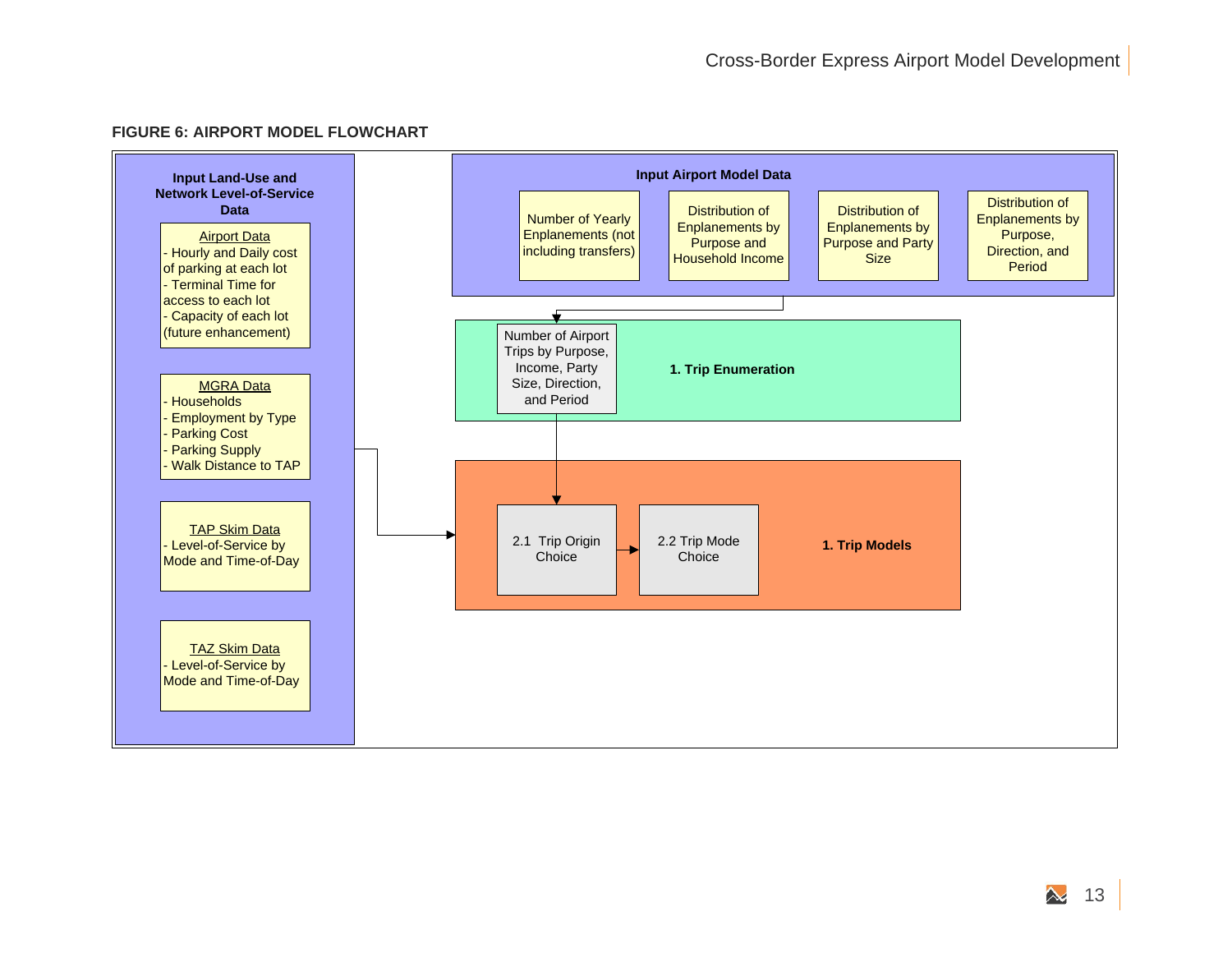# <span id="page-17-0"></span>**3.2 ESTIMATED/ASSERTED MODEL PARAMETERS**

This section describes the parameters that were estimated or asserted in the airport trip models. These parameters are found in the AirportDestinationChoice.xls and AirportModeChoice.xls Utility Expression Calculator (UEC) spreadsheets.

Estimated multinomial logit destination choice model coefficients from the San Diego Airport Model are in [Table 12.](#page-17-1) These parameters were estimated using the San Diego Airport Model data and borrowed for the CBX model. Note that for the resident purpose models, total households is the base category, while for visitors, hotel rooms is the base category (these variables generate and attract the most trips to/from the airport). The external purpose is not shown, as external airport parties are generated or attracted to one of the external stations according to the distribution in [Table 3.](#page-6-0)

|                           |                                     |                              | <b>PURPOSE</b>          |                         |
|---------------------------|-------------------------------------|------------------------------|-------------------------|-------------------------|
| <b>VARIABLE</b>           | <b>Resident-</b><br><b>Business</b> | <b>Resident-</b><br>Personal | <b>Visitor-Business</b> | <b>Visitor-Personal</b> |
| <b>Distance</b>           | 0.0316                              | $-0.0037$                    | 0.0696                  | 0.0142                  |
| Log(Distance)             | $-0.4921$                           | $-0.2379$                    | $-0.8965$               | $-0.3639$               |
| Distance <sub>2</sub>     | $-0.0005$                           |                              | $-0.0009$               | $-0.0003$               |
|                           |                                     | <b>Size Term Parameters</b>  |                         |                         |
| Households                | 1.0000                              | 1.0000                       | 0.007                   | 0.020                   |
| Hotel<br>Employment       |                                     |                              | 1.000                   | 1.000                   |
| Office<br>Employment      | 0.013                               | 0.001                        | 0.010                   |                         |
| Military<br>Employment    | 0.007                               | 0.032                        | 0.004                   |                         |
| Amusement<br>Employment   |                                     |                              | 0.098                   | 0.263                   |
| Government<br>Employment  |                                     |                              | 0.040                   |                         |
| (All) Other<br>Employment | 0.015                               | 0.018                        | 0.007                   | 0.003                   |

## <span id="page-17-1"></span>**TABLE 12: AIRPORT DESTINATION CHOICE MODEL COEFFICIENTS**

Airport mode choice model coefficients are shown in [Table 13.](#page-18-0) The airport mode choice model uses the same transit path-finding and logsum calculations as the resident models. The parameters below are used to calculate value-of-time for each airport party for use in the transit utility calculations and to calculate airport main mode and access mode. Cost coefficients were derived from calculating half of the wage rate for each income range (dividing the average income in each bin by 2,080 hours/year and multiplying by 0.5). Shown are cost coefficients for personal travelers. This assumes that cost sensitivity for business travelers is 50% of personal travelers (the cost coefficients are multiplied by 0.5 in the UEC for airport parties with business purpose).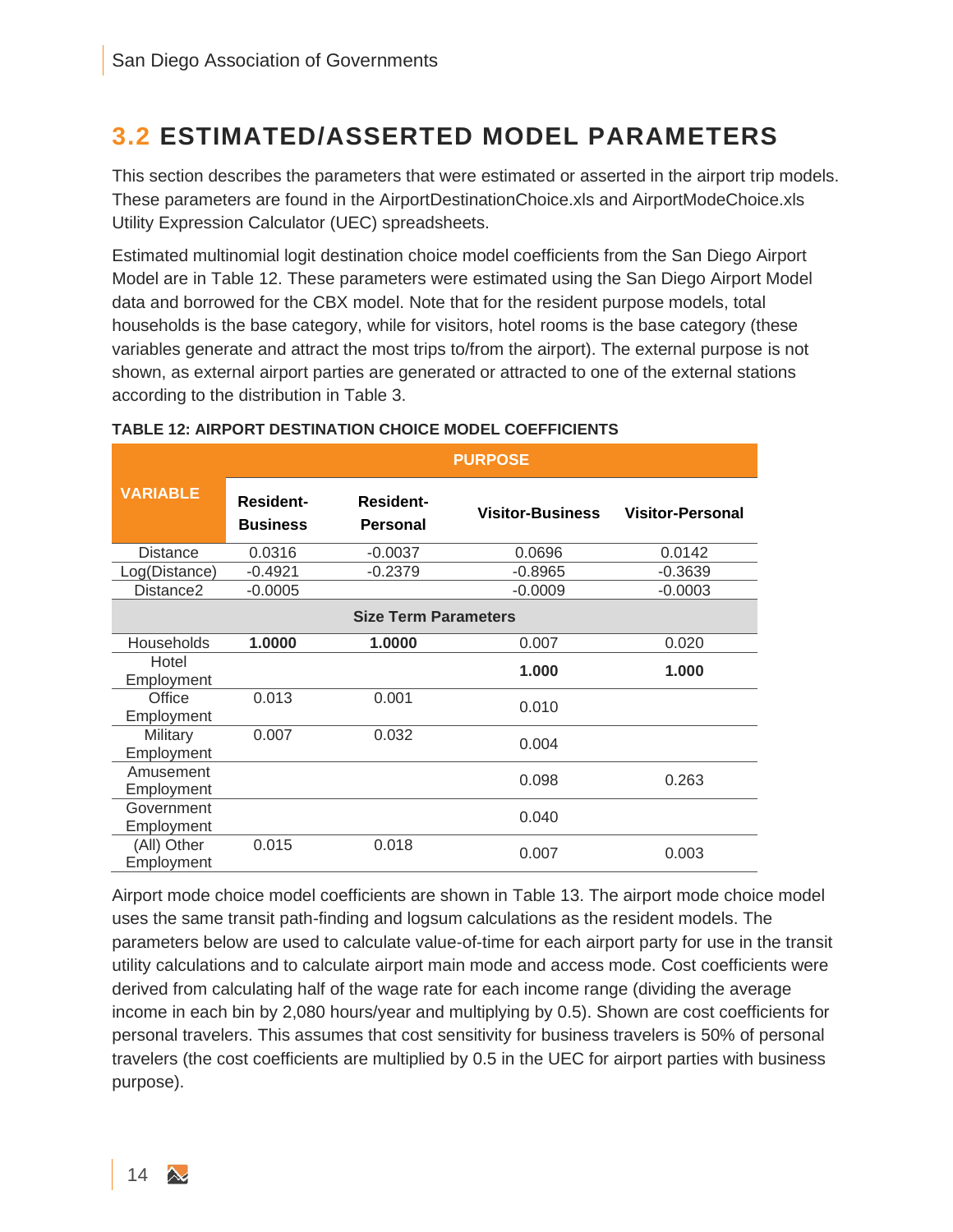| <b>VARIABLE</b>          | <b>COEFFICIENT</b> | <b>RATIO TO IVT/</b><br><b>VALUE-OF-TIME</b> |
|--------------------------|--------------------|----------------------------------------------|
| In-vehicle Time          | $-0.025$           | 1.0                                          |
| Walk Time                | $-0.05$            | 2.0                                          |
| Wait Time                | $-0.05$            | 2.0                                          |
| Cost (income $<$ \$15k)  | $-0.0083$          | \$1.80                                       |
| Cost (income (\$15-30k)  | $-0.0028$          | \$5.41                                       |
| Cost (income \$30-60k)   | $-0.0014$          | \$10.82                                      |
| Cost (income \$60-100k)  | $-0.0008$          | \$19.23                                      |
| Cost (income \$100-150k) | $-0.0005$          | \$30.05                                      |
| Cost (income \$150-200k) | $-0.0004$          | \$42.07                                      |
| Cost (income \$200k+)    | $-0.0002$          | \$60.10                                      |

## <span id="page-18-0"></span>**TABLE 13: AIRPORT MODE CHOICE MODEL COEFFICIENTS**

The airport model also makes assumptions about the cost, walk time, and wait time for ground access modes. In some cases these are based on observed data collected during development of the San Diego Airport Model (for example, auto rental cost). In some cases these are based on observed data (CBX on-site and off-site parking costs, scaled to \$2010). These times and costs are shown in [Table 14.](#page-18-1)

| <b>MODE</b>                                                                                            | <b>COST (\$)/TIME (MIN)</b> |
|--------------------------------------------------------------------------------------------------------|-----------------------------|
| Initial Cost (first 1/10th mile) for Taxi (\$)                                                         | \$2.20                      |
| Cost Per Mile for Taxi (\$)                                                                            | \$2.30                      |
| Cost per Mile Shuttle (\$)                                                                             | Same as auto operating cost |
| Cost Per Day Rental Car (\$)                                                                           | \$40.00                     |
| Terminal Parking Cost Per Hour (\$)                                                                    | \$4.00                      |
| Terminal Parking Cost Per Day (\$) - converted 2017<br>to 2010                                         | \$17.80                     |
| Private Off-site Parking Cost Per Day (\$) - Used<br>Delta Truck Parking at \$10/day Converted to 2010 | \$8.90                      |
| Terminal Parking Walk Time (min)                                                                       | 5.00                        |
| CBX Off-Site In-Vehicle Time (min)                                                                     | 0.00                        |
| PVT Off-Site Walk Time (min)                                                                           | 2.00                        |
| PVT Off-Site Wait Time (min)                                                                           | 5.00                        |
| PVT Off-Site In-Vehicle Time (min)                                                                     | 10.00                       |
| Time to Rental Car Center (min)                                                                        | 5.00                        |
| Time to Walk to Rental Car Shuttle (min)                                                               | 3.00                        |
| Time to Wait for Rental Car Shuttle (min)                                                              | 7.50                        |

## <span id="page-18-1"></span>**TABLE 14: AIRPORT GROUND ACCESS MODE TIME AND COST ASSUMPTIONS**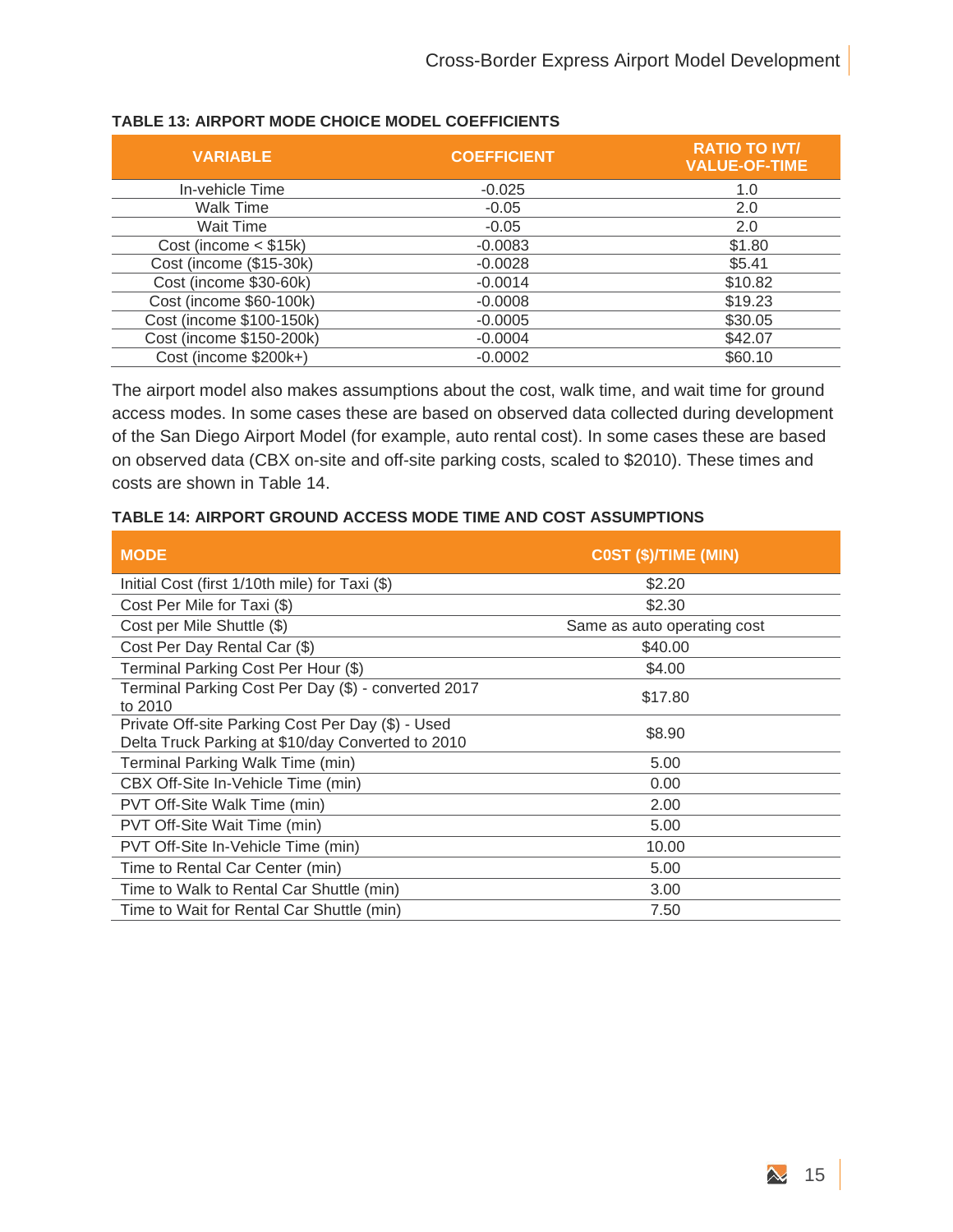# <span id="page-19-0"></span>**4.0 MODEL CALIBRATION**

The new CBX airport model was calibrated to match the travel behavior in the survey data described in Chapter [2.0.](#page-5-0) The model was adjusted to match trip lengths and access mode by purpose.

[Figure 7](#page-19-1) compares trip lengths of internal trip origins to the CBX terminal. The model distribution generally follows the survey. Average trips lengths are very similar as well - 26.2 miles in the model compared to 25.7 miles in the observed data. Note that the model is compensating for the lumpiness in the observed data with a smoother distribution, therefore, doesn't get the peak exactly right but more importantly matches the average trip length. The calibration process adjusted constants in different distance bins by four purpose categories: resident business, resident personal, visitor personal, and visitor business.



<span id="page-19-1"></span>**FIGURE 7: TRIP LENGTH FREQUENCY DISTRIBUTION OF INTERNAL TRIP ORIGINS TO CBX**

## **[TABLE 15](#page-20-0) AND**

**[TABLE 16](#page-20-2) SUMMARIZE NUMBER OF TRIPS TO THE CBX TERMINAL BY ACCESS MODE AND PURPOSE IN THE SURVEY AND THE MODEL RESPECTIVELY. THE TRIP SHARES ARE SHOWN IN**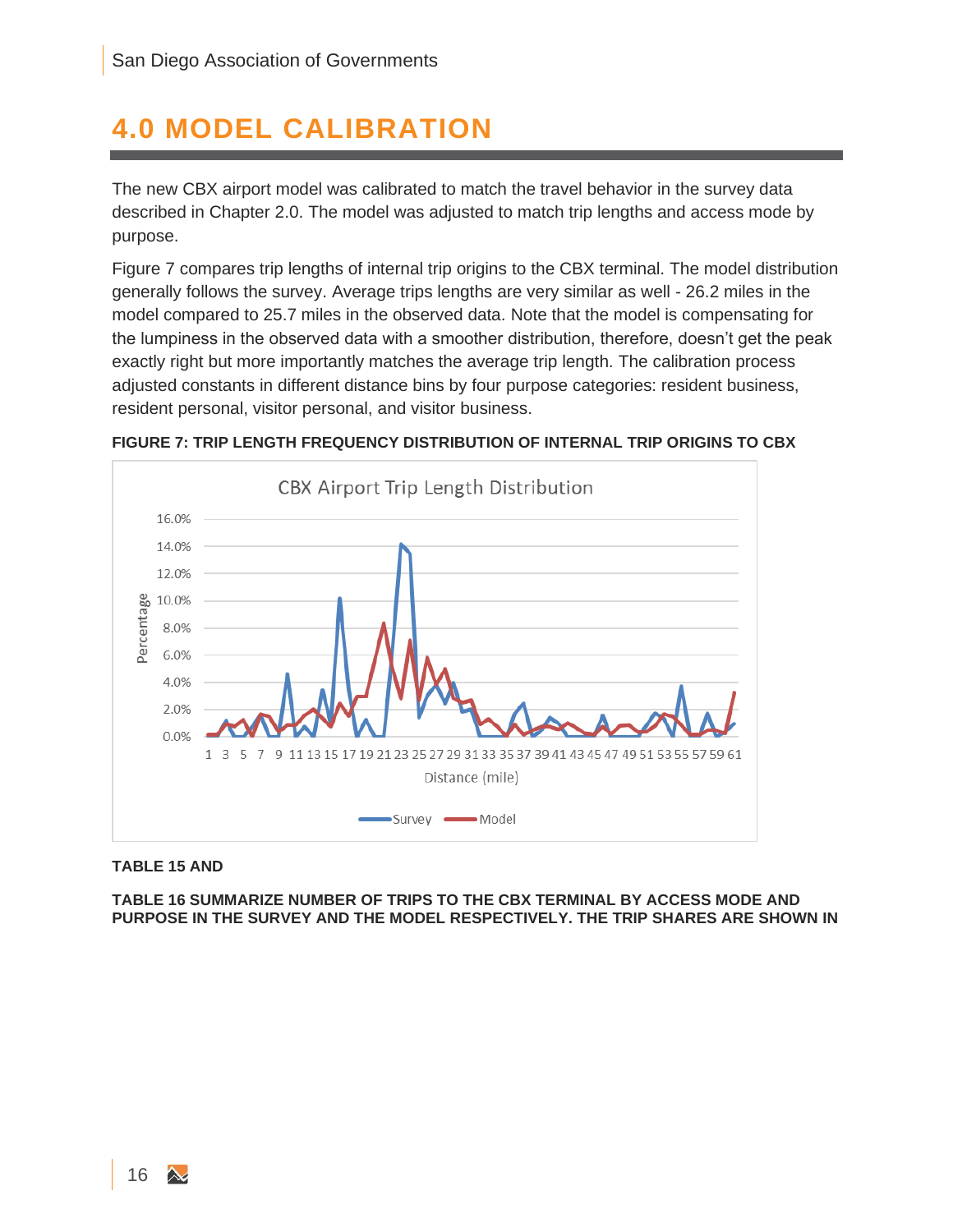## **[TABLE 17](#page-21-2) AND**

[Table 18.](#page-21-3) Trips that use parking (on-site or off-site private) to get to the CBX terminal compare well with the survey. The model trips by two popular access modes, pickup/drop-off at curb and in terminal are slightly overestimated and trips by taxi/TNC are underestimated. Overall, the summaries show reasonable match of model trips with the survey data. The calibration process adjusted alternative specific constants for arrival mode in five purpose categories: resident business, resident personal, visitor personal, visitor business, and external.

| <b>ACCESS MODE</b>             | <b>RES-</b><br><b>BUS</b> | <b>RES-</b><br><b>PER</b> | VIS-<br><b>BUS</b> | VIS-<br><b>PERS</b> | <b>EXTERNAL</b> | <b>TOTAL</b> |
|--------------------------------|---------------------------|---------------------------|--------------------|---------------------|-----------------|--------------|
| On-site Parking                | 97                        | 142                       | --                 |                     | 469             | 708          |
| Off-site Parking               | --                        | 25                        | --                 | --                  | 83              | 108          |
| Pickup/Drop- off (in terminal) | 37                        | 29                        | --                 | 99                  | 468             | 633          |
| Pickup/Drop-off (at curb)      | 70                        | 635                       | 15                 | 229                 | 1,270           | 2,219        |
| <b>Rental Car</b>              | 24                        |                           | 35                 | 98                  | $ -$            | 157          |
| Taxi/TNC                       | 41                        | 243                       | 55                 | 111                 | 255             | 704          |
| Shuttle/Vanpool                | --                        |                           |                    | 10                  | 55              | 65           |
| Transit                        | 11                        | 34                        | --                 |                     | 274             | 319          |
| <b>Total</b>                   | 281                       | 1,107                     | 105                | 546                 | 2,873           | 4,912        |

#### <span id="page-20-0"></span>**TABLE 15: CBX USERS, BY ACCESS MODE AND PURPOSE - SURVEY**

#### <span id="page-20-2"></span><span id="page-20-1"></span>**TABLE 16: CBX USERS, BY ACCESS MODE AND PURPOSE - MODEL**

| <b>ACCESS MODE</b>             | <b>RES-</b><br><b>BUS</b> | <b>RES-</b><br><b>PER</b> | VIS-<br><b>BUS</b> | VIS-<br><b>PERS</b> | <b>EXTERNAL</b> | <b>TOTAL</b> |
|--------------------------------|---------------------------|---------------------------|--------------------|---------------------|-----------------|--------------|
| On-site Parking                | 48                        | 117                       | -                  |                     | 532             | 697          |
| Off-site Parking               | ۰                         |                           | ۰                  | ۰                   | 90              | 97           |
| Pickup/Drop- off (in terminal) | 4                         | 2                         | ۰                  | 58                  | 785             | 849          |
| Pickup/Drop-off (at curb)      | 80                        | 635                       | 26                 | 138                 | 1,797           | 2,676        |
| <b>Rental Car</b>              | -                         |                           | 64                 | 59                  |                 | 123          |
| Taxi/TNC                       | 20                        | 211                       | 38                 | 63                  | ۰               | 332          |
| Shuttle/Vanpool                | 12                        | 38                        | ۰                  | ٠                   | 76              | 126          |
| Transit                        | -                         |                           | ۰                  | ٠                   | ٠               |              |
| <b>Total</b>                   | 164                       | 1.010                     | 128                | 318                 | 3.280           | 4,900        |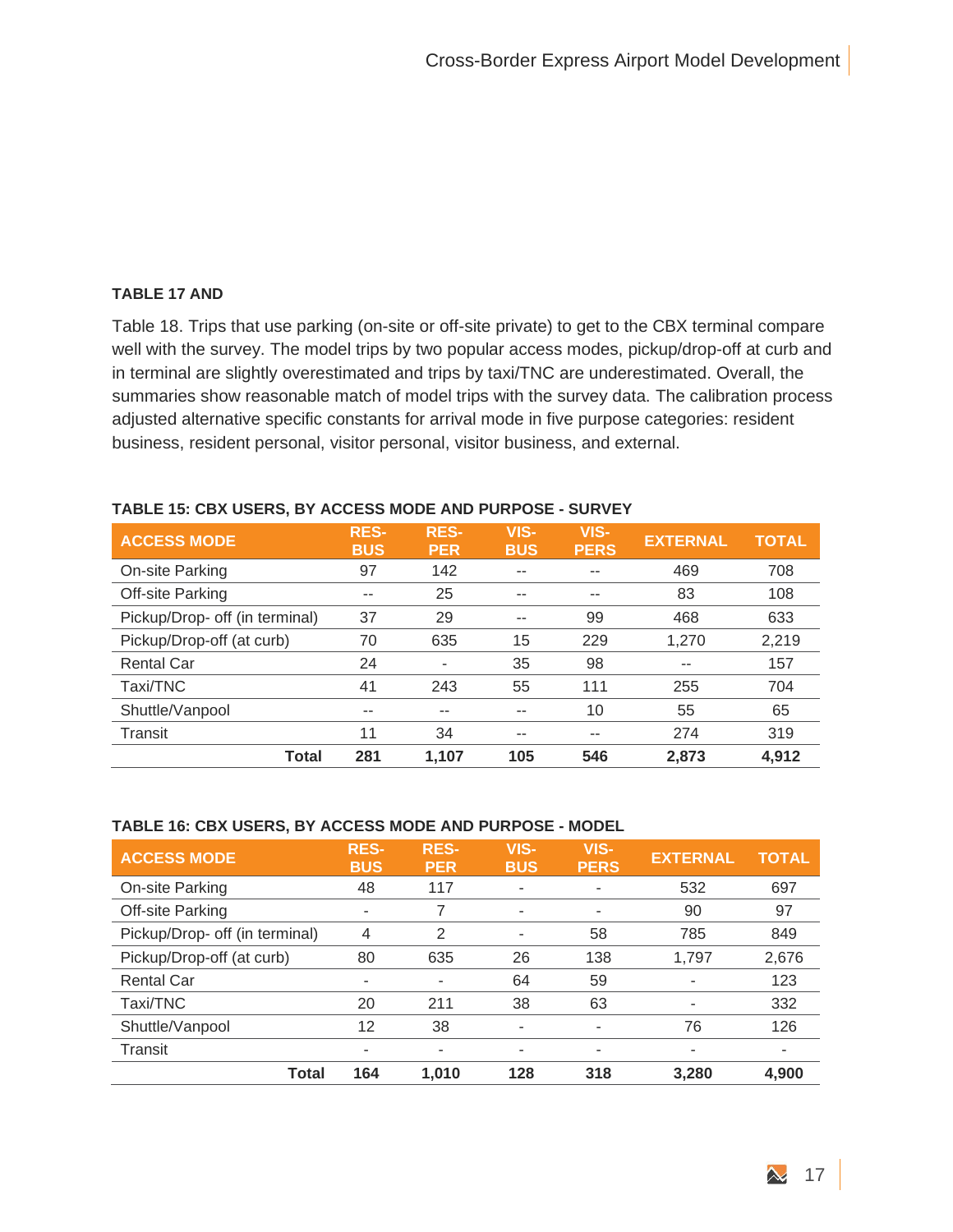#### <span id="page-21-2"></span><span id="page-21-0"></span>**TABLE 17:SHARE OF CBX USERS, BY ACCESS MODE AND PURPOSE - SURVEY**

| <b>ACCESS MODE</b>            | <b>RES-</b><br><b>BUS</b> | <b>RES-</b><br><b>PER</b> | VIS-<br><b>BUS</b> | VIS-<br><b>PERS</b> | <b>EXTERNAL</b> | <b>TOTAL</b> |
|-------------------------------|---------------------------|---------------------------|--------------------|---------------------|-----------------|--------------|
| On-site Parking               | 35%                       | 13%                       | $0\%$              | 0%                  | 16%             | 14%          |
| Off-site Parking              | $0\%$                     | 2%                        | 0%                 | 0%                  | 3%              | 2%           |
| Pickup/Drop-off (in terminal) | 13%                       | 3%                        | 0%                 | 18%                 | 16%             | 13%          |
| Pickup/Drop-off (at curb)     | 25%                       | 57%                       | 15%                | 42%                 | 44%             | 45%          |
| <b>Rental Car</b>             | 9%                        | $0\%$                     | 33%                | 18%                 | 0%              | 3%           |
| Taxi/TNC                      | 14%                       | 22%                       | 52%                | 20%                 | 9%              | 14%          |
| Shuttle/Vanpool               | 0%                        | $0\%$                     | 0%                 | 2%                  | 2%              | 1%           |
| Transit                       | 4%                        | 3%                        | 0%                 | 0%                  | 10%             | 6%           |
| <b>Total</b>                  | 100%                      | 100%                      | 100%               | 100%                | 100%            | 100%         |

#### <span id="page-21-3"></span><span id="page-21-1"></span>**TABLE 18:SHARE OF CBX USERS, BY ACCESS MODE AND PURPOSE - MODEL**

| <b>ACCESS MODE</b>            | <b>RES-</b><br><b>BUS</b> | <b>RES-</b><br><b>PER</b> | <b>VIS-BUS</b> | VIS-<br><b>PERS</b> | <b>EXTERNAL</b> | <b>TOTAL</b> |
|-------------------------------|---------------------------|---------------------------|----------------|---------------------|-----------------|--------------|
| On-site Parking               | 29%                       | 12%                       | 0%             | 0%                  | 16%             | 14%          |
| Off-site Parking              | $0\%$                     | 1%                        | 0%             | $0\%$               | 3%              | 2%           |
| Pickup/Drop-off (in terminal) | 2%                        | $0\%$                     | 0%             | 18%                 | 24%             | 17%          |
| Pickup/Drop-off (at curb)     | 49%                       | 63%                       | 20%            | 43%                 | 55%             | 55%          |
| <b>Rental Car</b>             | $0\%$                     | $0\%$                     | 50%            | 19%                 | $0\%$           | 3%           |
| Taxi/TNC                      | 12%                       | 21%                       | 30%            | 20%                 | 0%              | 7%           |
| Shuttle/Vanpool               | 7%                        | 4%                        | 0%             | $0\%$               | 2%              | 3%           |
| Transit                       | 0%                        | $0\%$                     | 0%             | 0%                  | $0\%$           | $0\%$        |
| Total                         | 100%                      | 100%                      | 100%           | 100%                | 100%            | 100%         |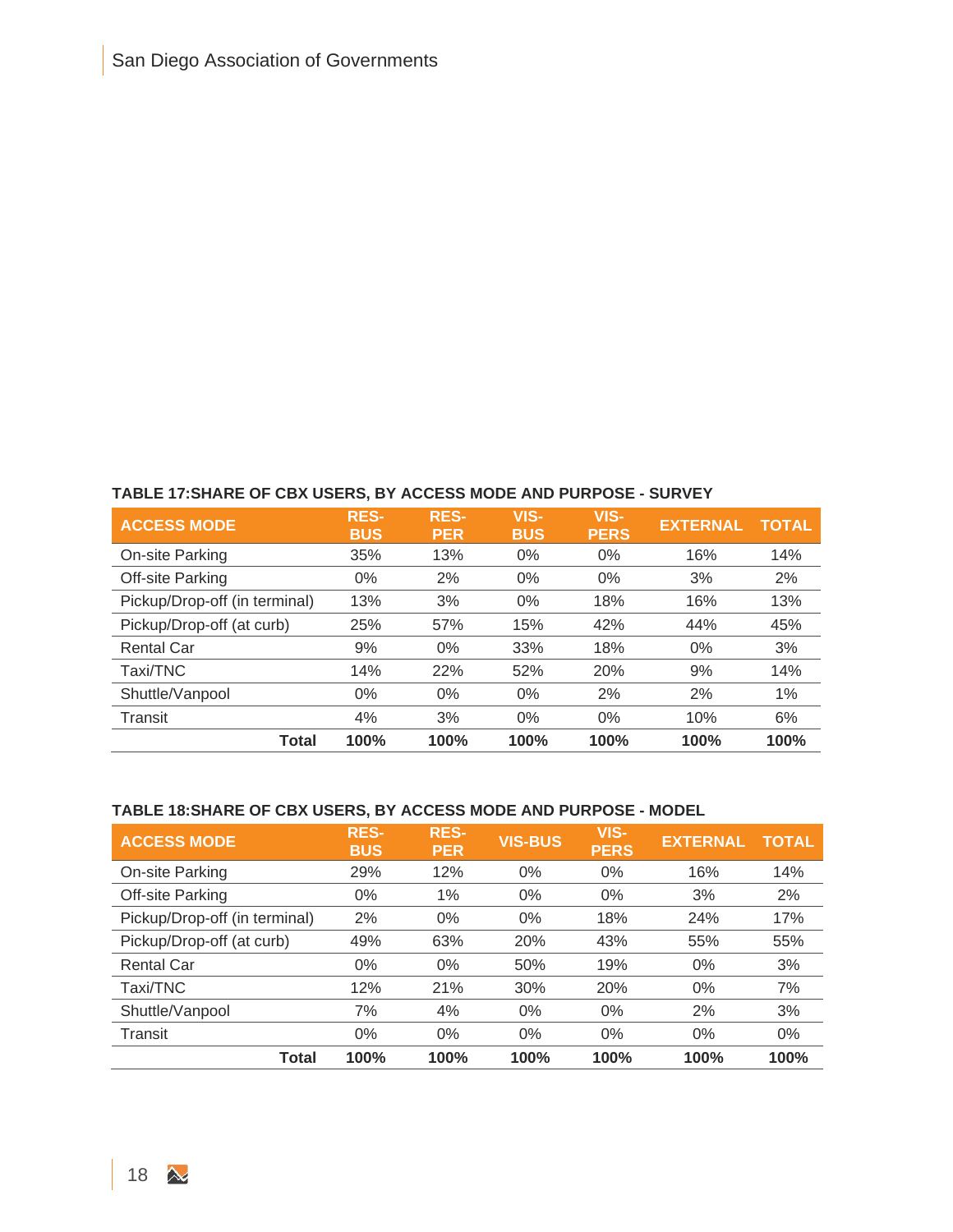